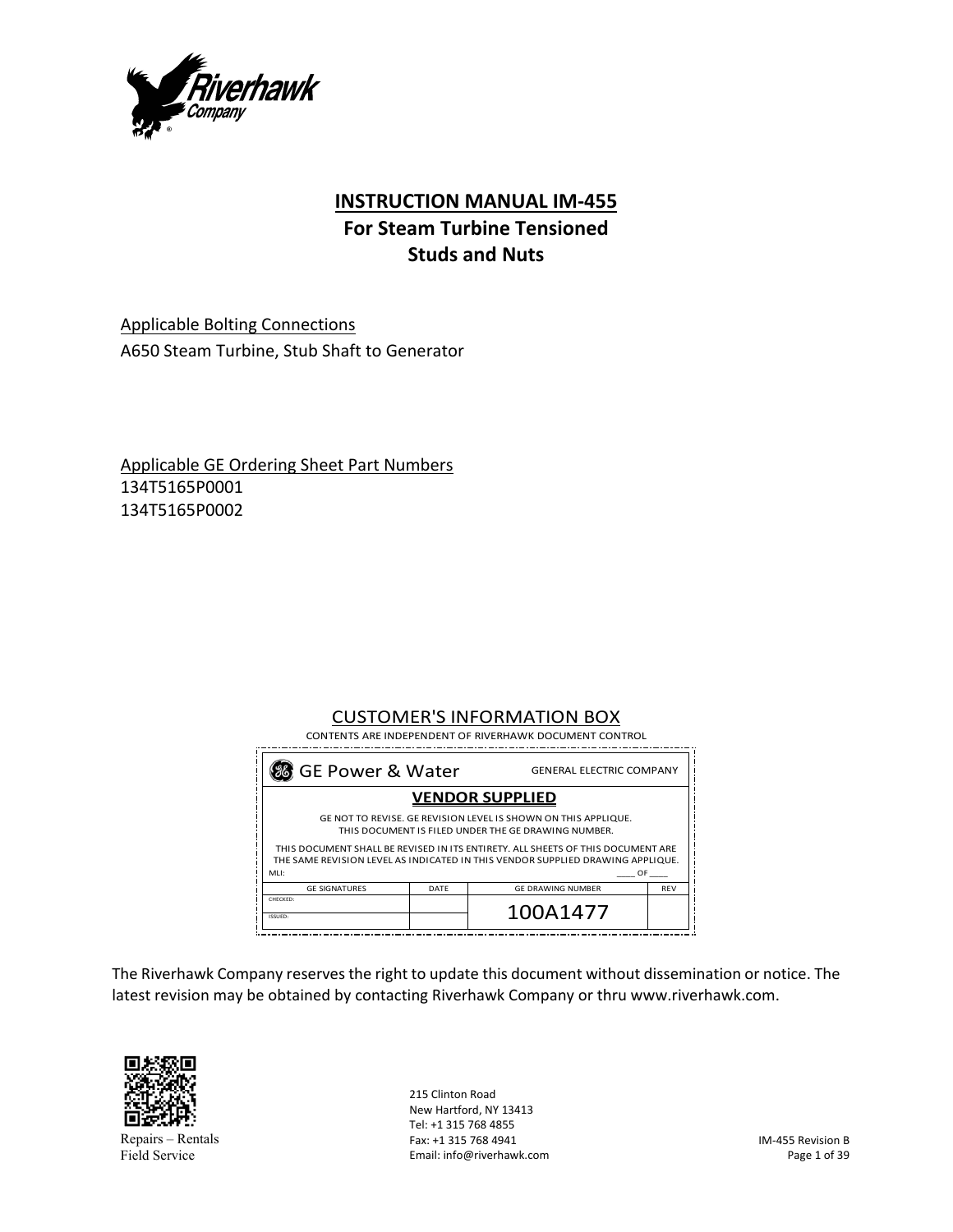# **Table of Contents**

| Section     | Description                                                        | Page<br>Number |
|-------------|--------------------------------------------------------------------|----------------|
| 1.0         | <b>Cautions and Safety Warnings</b>                                | 3              |
| 2.0         | Scope and GE Part Number Cross Reference                           | 4              |
| 3.0         | <b>Quick Checklist</b>                                             | 5              |
| 4.0         | <b>General Preparations</b>                                        | 9              |
| 5.0         | Hardware Set Preparations                                          | 11             |
| 6.0         | <b>Stud and Nut Assembly</b>                                       | 14             |
| 7.0         | <b>Hydraulic Tensioner Equipment Assembly</b>                      | 15             |
| 8.0         | Assembly of Tensioner on Stud                                      | 18             |
| 9.0         | <b>Stud Tensioning</b>                                             | 22             |
| 10.0        | Thread Locking and Windage Plug Installation                       | 24             |
| 11.0        | <b>Stud and Nut Removal</b>                                        | 28             |
| 12.0        | <b>Storage Instructions</b>                                        | 32             |
| 13.0        | <b>Frequently Asked Questions</b>                                  | 33             |
| 14.0        | <b>Revision History</b>                                            | 36             |
| Appendix A1 | <b>EC Declaration of Conformity</b>                                | 37             |
| Appendix A2 | <b>UKCA Declaration of Conformity</b>                              | 38             |
| Appendix B1 | 16-Bolt Tensioning Pattern A650 (STUB SHAFT - GEN) Record<br>Sheet | 39             |



215 Clinton Road New Hartford, NY 13413 Tel: +1 315 768 4855 Fax: +1 315 768 4941 Email: info@riverhawk.com **CUSTOMER'S INFORMATION BOX**<br>CONTENTS ARE INDEPENDENT OF RIVERHAWK DOCUMENT CONTROL

| <b>GE DRAWING NUMBER</b> |  |
|--------------------------|--|
| 141.                     |  |
|                          |  |

IM‐455 Revision B Page 2 of 39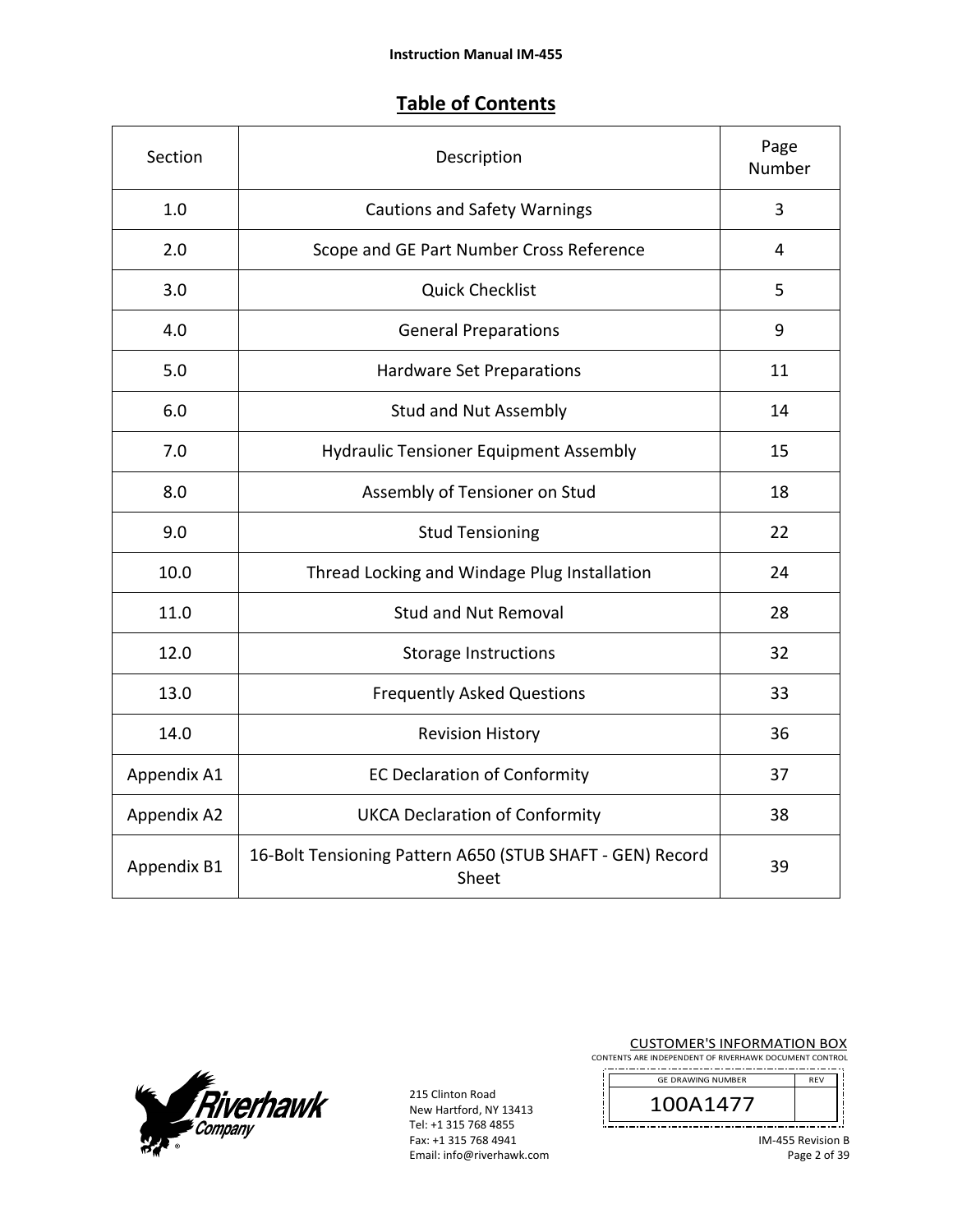### **1.0 Cautions and Safety Warnings**

#### **WARNING**

**Improper tool use and the failure to follow the correct procedures are the primary root causes of tool failures and personal injuries. A lack of training or experience can lead to incorrect hardware installation or incorrect tool use. Only trained operators with careful, deliberate actions should use hydraulic tensioners.** 

#### **CAUTION**

Personal injury and equipment damage can occur if the proper health and safety codes and procedures are not followed. Contact the site's health and safety office to determine all applicable safety rules and regulations.

#### **WARNING**

The proper personal protective equipment must be worn at all times.

#### **CAUTION**

It is especially important to check the condition of the conical thread used to tension the stud. Thread damage from previous abuse can lead to failure of the stud or tensioning equipment

#### **CAUTION**

Riverhawk recommends that the tensioner should be returned to Riverhawk for periodic inspections. Replacement of obsolete tensioners is recommended. Functional upgrades are also recommended. The Riverhawk Service Returns Coordinator should be notified 3‐6 months prior to a planned outage to schedule an inspection service.

#### **WARNING**

A damaged burst disc must be replaced with a burst disc of the same design and pressure rating. Do not substitute a damaged burst disc with a different disc type, a different pressure rating, or a foreign object.

#### **WARNING**

To avoid failure, ensure safety, and proper operation, the tensioner assembly must be installed on a stud in the flange before pressurizing the tensioner. Do not use the tensioner at any pressure unless the tool is installed on a stud in a flange.

#### **CAUTION**

Personal injury and equipment damage can occur if the puller screw is not securely engaged with the tapered threads of the stud. Proper engagement is achieved when the puller screw is tight in the stud and the tensioner foot is free to turn.



| <b>CUSTOMER'S INFORMATION BOX</b>                      |  |  |  |
|--------------------------------------------------------|--|--|--|
| CONTENTS ARE INDEPENDENT OF RIVERHAWK DOCUMENT CONTROL |  |  |  |

| <b>GE DRAWING NUMBER</b> | <b>RFV</b> |
|--------------------------|------------|
| \147                     |            |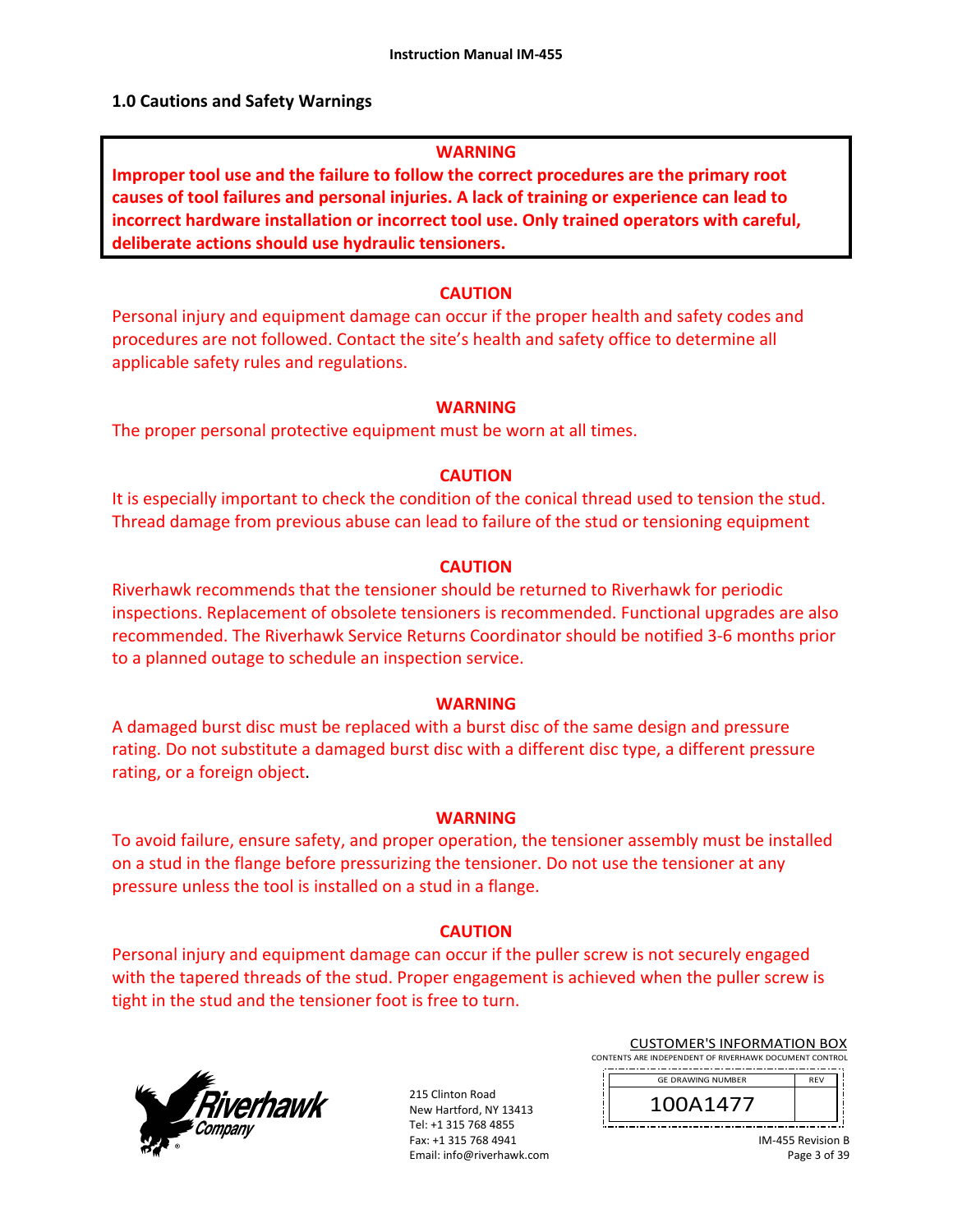### **WARNING**

The safety interlock guard must be in place at all times. When the tensioner is pressurized hands must be kept out of designated areas to avoid any potential for personal injury.

### **CAUTION**

Before threading the puller screw into the stud, carefully check the cleanliness of both the stud's and the puller screw's conical threads. Apply a light coat of clean turbine oil or a spray lubricant to the puller screw. This procedure will ease assembly and assure positive mating of the threads before tightening. Do not use "Never Seize" on the conical threads.

#### **CAUTION**

Do not tighten the nut while the tool is coming up to pressure; wait until pressure is achieved before attempting to tighten the nut with the spanner ring. If the tool is not properly installed, the tool could jump off the stud while coming up to pressure.

### **CAUTION**

Do not exceed the maximum pressure marked on the tensioner. Excessive pressure can damage the stud and puller screw.

#### **WARNING**

**FIRE HAZARD:** DO NOT heat when tensioner assembly is in place. Personal injury or equipment damage may occur. Use of an Oxy‐Acetylene torch is not recommended

#### **WARNING**

Do not use a hydraulic tensioner to remove a stud with damaged conical threads.

### **2.0 Scope and GE Part Number Cross Reference**

This document describes the procedure to be used to install the stud, nut and windage plug sets supplied by the Riverhawk Company in the flanges listed on the cover sheet.

The various frame configurations covered in this manual are listed in Section 2.1 with differences as related to connective hardware defined. Listed also are the pertinent hardware drawings (HF‐xxxx). These drawings as well as tooling drawings (HT‐xxxx) form part of this manual and should be available to the personnel using the equipment.



|                                                        | <b>CUSTOMER'S INFORMATION BOX</b> |  |  |  |  |  |
|--------------------------------------------------------|-----------------------------------|--|--|--|--|--|
| CONTENTS ARE INDEPENDENT OF RIVERHAWK DOCUMENT CONTROL |                                   |  |  |  |  |  |

| <b>GE DRAWING NUMBER</b> | <b>RFV</b> |
|--------------------------|------------|
| 1411                     |            |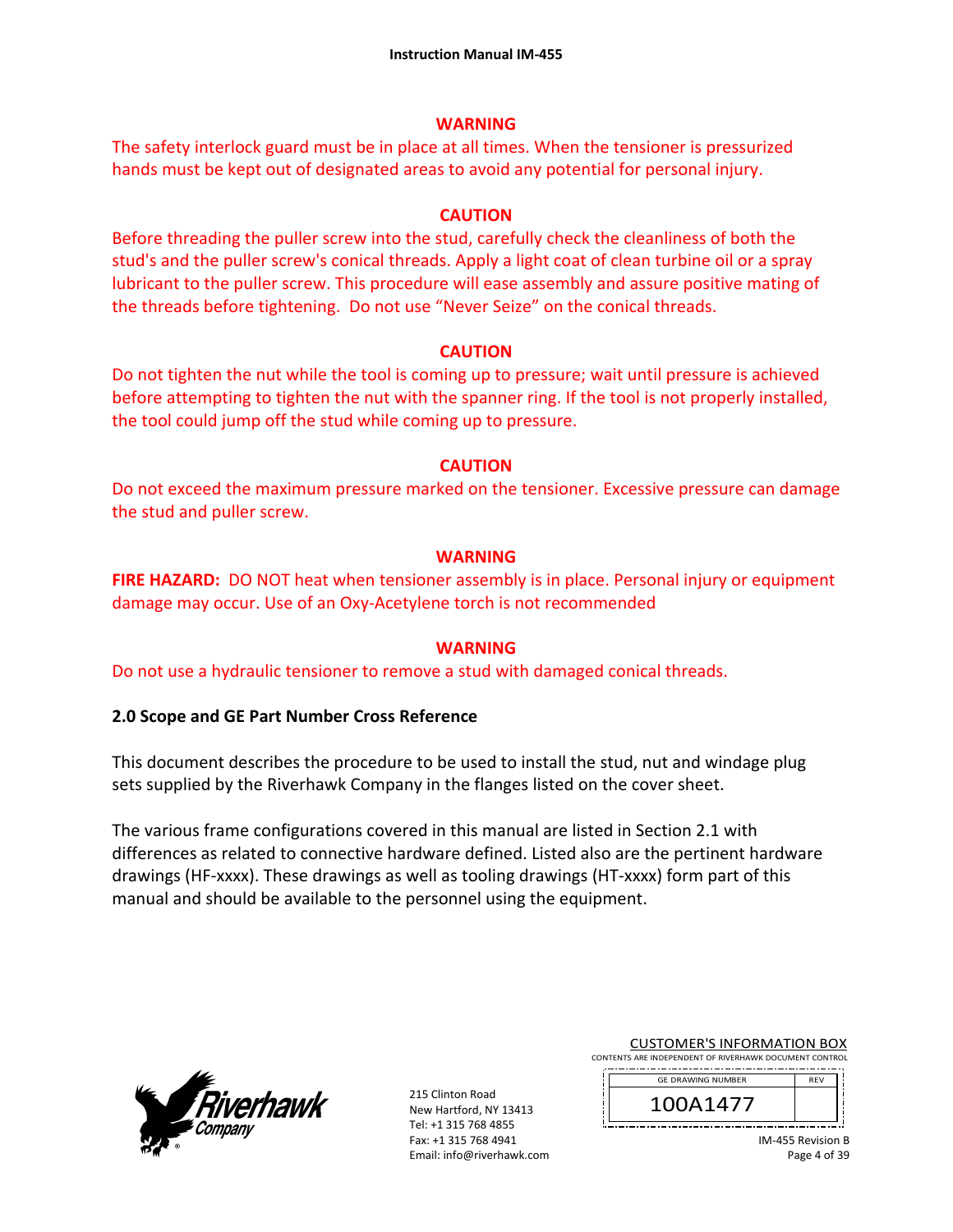### **2.1 A650 Steam Turbine; Stub Shaft to Generator Flange connection**

| <b>GE Part Number</b> | Riverhawk P/N | <b>GE VENDOC P/N</b> |
|-----------------------|---------------|----------------------|
| 134T5165P0001         | HF-8701       | GE 101B0753          |
| 134T5165P0002         | HF-8701       | GE 101B0753          |

The hydraulic tooling used for installation and removal is Riverhawk HT‐8903 (GE 101B0769).

These hardware drawing depicts the stud, nut and windage plug set for the Stub Shaft to Generator flange (2‐3/4" size, Qty 16).

### **3.0 Quick Checklist**

The following checklist is intended as a summary of the steps needed to use the Riverhawk‐ supplied equipment. New personnel or those experienced personnel who have not used the Riverhawk equipment recently are encouraged to read the entire manual.

### **EQUIPMENT INSPECTION**

- $\Box$  Check oil level in hydraulic pump.
- $\Box$  Check air pressure at 80psi [5.5 bar] minimum. (For air-driven pumps)
- $\Box$  Check hydraulic hose for damage.
- $\Box$  Test pump.
- $\Box$  Inspect tensioner for any damage.

### **NUT AND STUD PREPARATION**

- $\Box$  Inspect studs, nuts and windage plugs for any damage.
- $\Box$  Clean the studs, nuts and windage plugs.
- $\Box$  Measure and record stud lengths. (VERY IMPORTANT)



| <b>CUSTOMER'S INFORMATION BOX</b>                      |
|--------------------------------------------------------|
| CONTENTS ARE INDEPENDENT OF RIVERHAWK DOCUMENT CONTROL |
|                                                        |

| <b>GE DRAWING NUMBER</b> |  |
|--------------------------|--|
|                          |  |
|                          |  |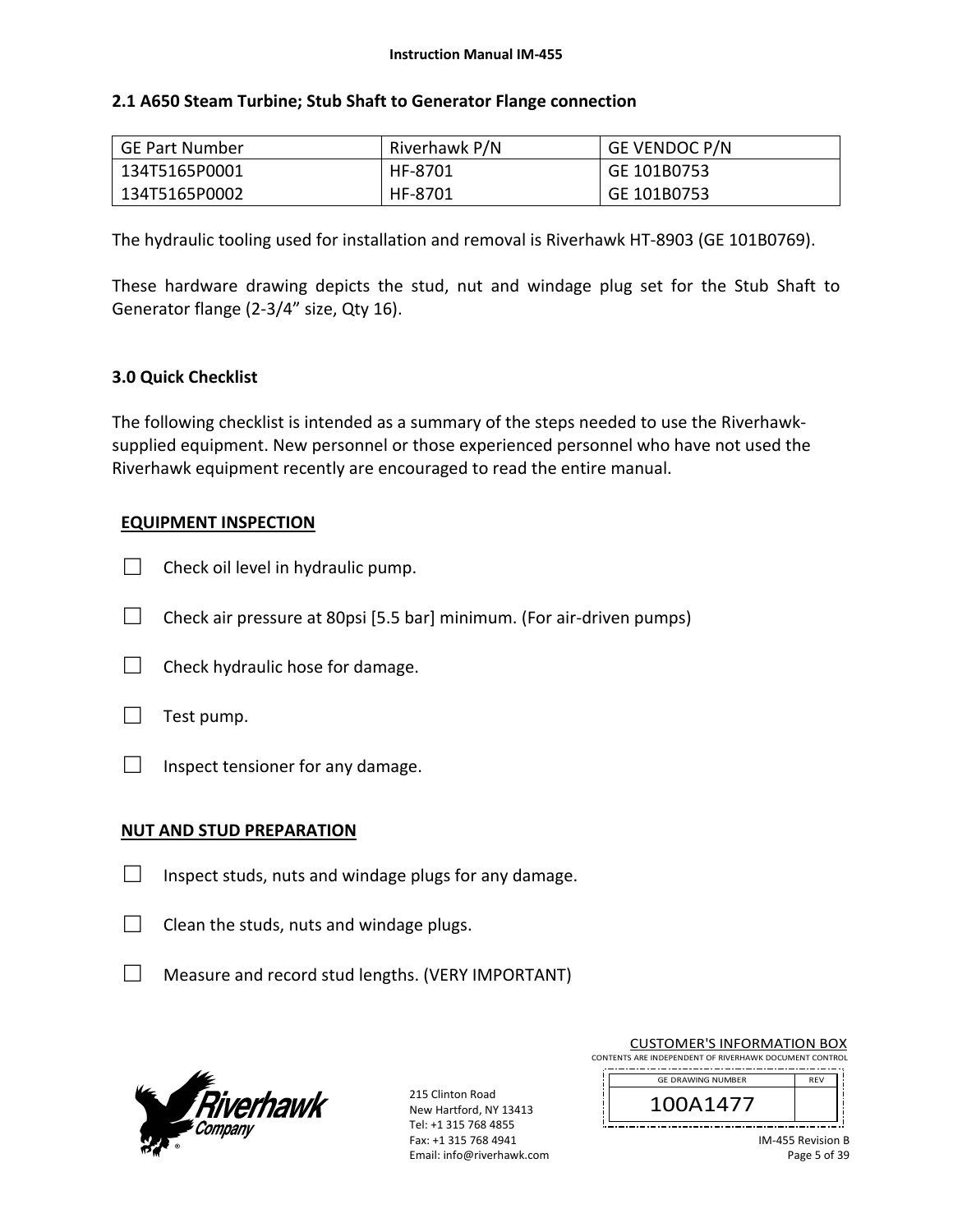□ Lubricate the stud's threads with clean turbine oil or spray lubricant. Lubricate the nut's threads and nut face with clean turbine oil or spray lubricant.

□ Install studs and nuts into the flange and set the stud stick‐out dimensions per the Riverhawk hardware drawing from section 2.

□ With Allen wrench in backside of stud, firmly seat backside nut using spanner ring and pin wrench.

□ Verify stick‐out measurement **(VERY IMPORTANT)**

# **TENSIONING (Bolt Installation)**

- $\Box$  Check tensioner drawing for correct parts and part numbers.
- □ Apply a light coat of clean turbine oil or spray lubricant to the puller screw. **DO NOT USE "NEVER SEIZE" ON THE CONICAL THREADS.**
- $\Box$  Install the spanner ring onto the nut.
- $\Box$  Thread the puller screw into the stud.
- $\Box$  Insert an Allen wrench into the back side of the stud.

□ Insert another Allen wrench into the puller screw. While holding the stud still, tighten the puller screw until hand tight and then loosen the puller screw 1/2 of a turn. Retighten the puller screw and leave hand tight. **DO NOT BACK OFF PULLER SCREW.**

- $\Box$  Slide the foot assembly over the puller screw and orientate the foot into position.
- □ Thread the tensioner onto puller screw until it stops. There should be a 1/16" to 3/16" gap between the foot and tensioner.
- □ Place the guard over the tensioner and position guide pin into the hole in the backside of the stud.
- □ Tighten the guard's knurled interlock fitting by hand until it presses firmly against tensioner (no gap).



215 Clinton Road New Hartford, NY 13413 Tel: +1 315 768 4855 Fax: +1 315 768 4941 Email: info@riverhawk.com

| <b>CUSTOMER'S INFORMATION BOX</b>                      |  |  |
|--------------------------------------------------------|--|--|
| CONTENTS ARE INDEPENDENT OF RIVERHAWK DOCUMENT CONTROL |  |  |
|                                                        |  |  |

j

| <b>GE DRAWING NUMBER</b> |  |
|--------------------------|--|
|                          |  |
|                          |  |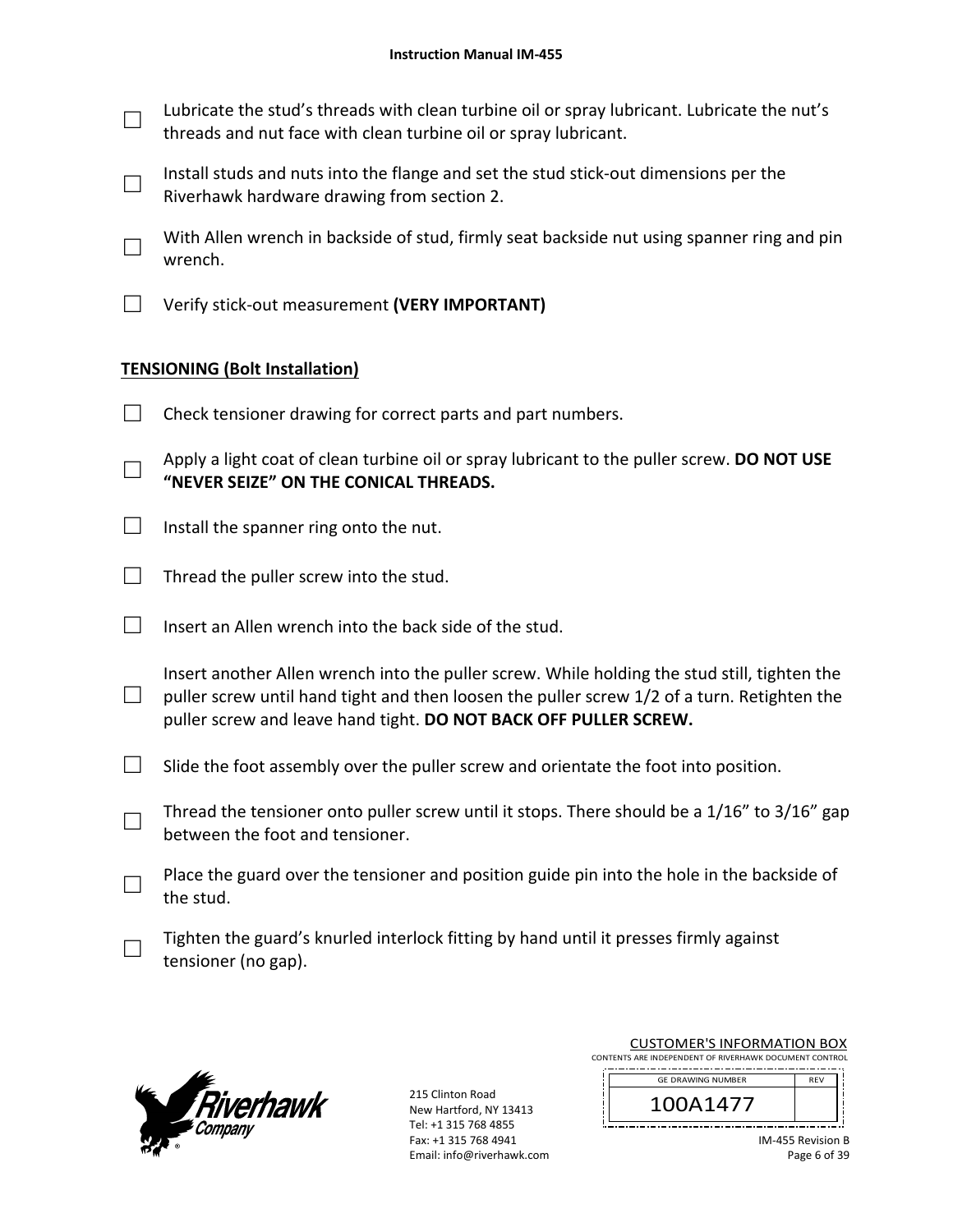#### **Instruction Manual IM‐455**

| Push the center of the interlock fitting towards the tensioner while pulling back on the |
|------------------------------------------------------------------------------------------|
| fitting's pull tabs until it locks onto the tensioner and release the pull tabs.         |

- □ Connect the hydraulic pump to the tensioner and tension to 50%. Consult manual for correct pressure.
- □ Use the pin wrench to turn the spanner ring to firmly tighten nut with 20 ft∙lbs [27 N∙m] of torque.
- $\Box$  Release pressure and allow the tensioner to fully retract.
- □ Disconnect the hose and release the interlock fitting by pushing the center of the interlock fitting towards the tensioner while pulling back on the fitting's pull tabs.
- $\Box$  Loosen the knurled interlock fitting and remove the guard.
- $\Box$  Unscrew the tensioner from the puller screw.
- $\Box$  Remove the foot, puller screw and spanner ring.
- □ Move to the next stud in the pattern. Tension all studs to 50% before proceeding to final pressure.
- $\Box$  Repeat above steps at final pressure.
- □ Measure final stud length and record on stretch datasheets. Calculate final stretch measurement.
- $\Box$  Torque the nuts' set screws.
- $\Box$  Install the windage plugs and torque their set screws.

### **DETENSIONING (Stud Removal)**

- $\Box$  Loosen the windage plugs' set screws and remove the windage plugs from the studs.
- □ Loosen nuts' set screws



215 Clinton Road New Hartford, NY 13413 Tel: +1 315 768 4855 Fax: +1 315 768 4941 Email: info@riverhawk.com

| CUSTUIVIER STINFURIVIATION BUA                         |            |
|--------------------------------------------------------|------------|
| CONTENTS ARE INDEPENDENT OF RIVERHAWK DOCUMENT CONTROL |            |
| <b>GE DRAWING NUMBER</b>                               | <b>RFV</b> |
| 100A1477                                               |            |
|                                                        |            |

CUSTOMER'S INFORMATION BOY

| <b>GE DRAWING NUMBER</b> |  |
|--------------------------|--|
| I 47                     |  |
|                          |  |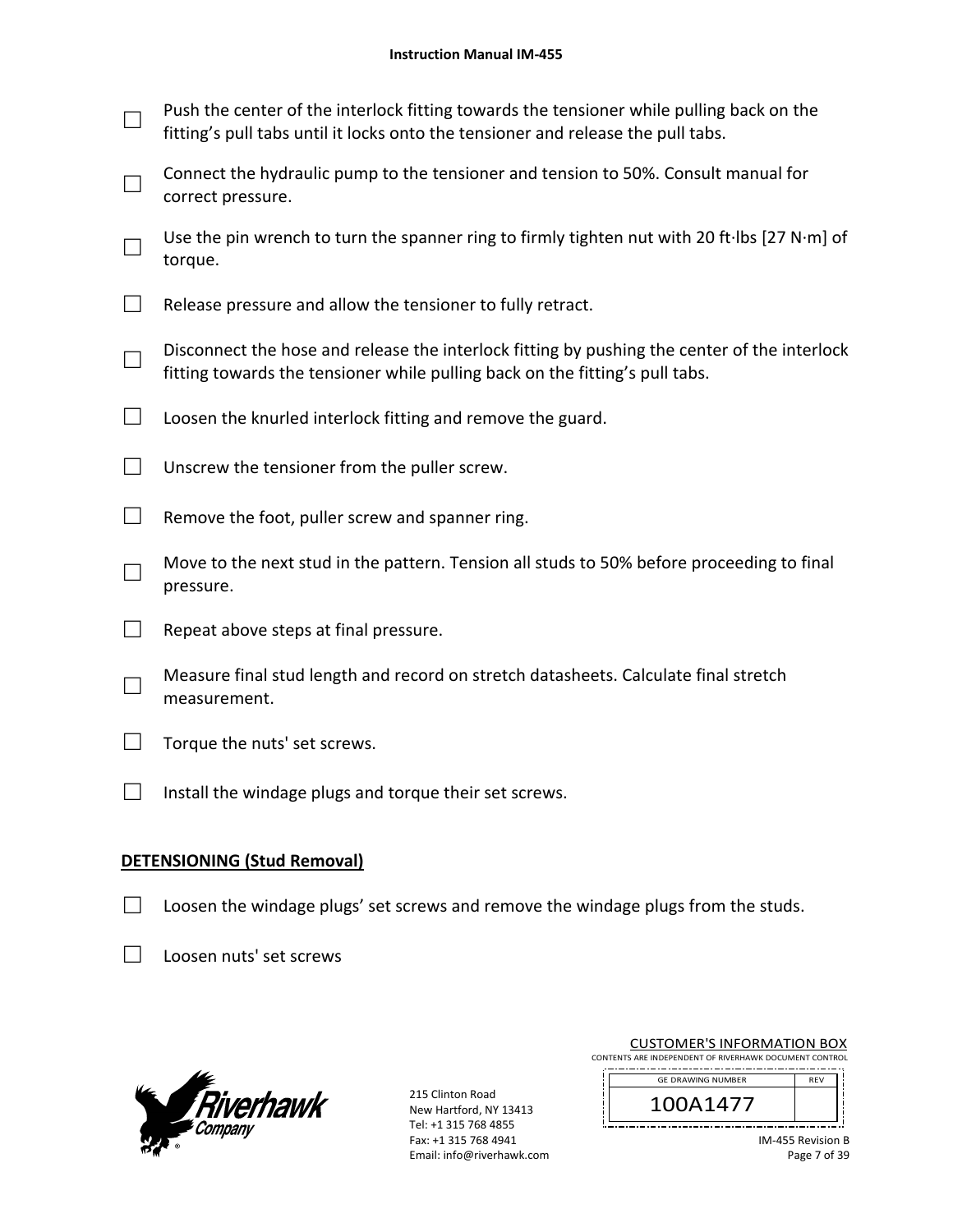|                             | Inspect and clean studs' conical threads. Do not continue until ALL debris is removed<br>from the threads! See instruction manual IM-220. Do not try to use the tensioner to<br>remove a damaged stud!                       |
|-----------------------------|------------------------------------------------------------------------------------------------------------------------------------------------------------------------------------------------------------------------------|
|                             | Apply a light coat of clean turbine oil or spray lubricant to the puller screw. DO NOT USE<br>"NEVER SEIZE" ON THE CONICAL THREADS.                                                                                          |
| $\Box$                      | Install the spanner ring onto the nut.                                                                                                                                                                                       |
| $\mathcal{L}^{\mathcal{A}}$ | Thread the puller screw into the stud.                                                                                                                                                                                       |
| $\mathcal{L}$               | Insert an Allen wrench into the puller screw. Tighten the puller screw until hand tight and<br>then loosen the puller screw 1/2 of a turn. Retighten the puller screw and leave hand<br>tight. DO NOT BACK OFF PULLER SCREW. |
| $\Box$                      | Slide the foot assembly over the puller screw and orientate the foot into position.                                                                                                                                          |
|                             | Thread the tensioner onto puller screw until it stops. There should be a 1/16" to 3/16" gap<br>between the foot and tensioner.                                                                                               |
|                             | Place the guard over the tensioner and position guide pin into the hole in the backside of<br>the stud.                                                                                                                      |
|                             | Tighten the guard's knurled interlock fitting by hand until it presses firmly against<br>tensioner (no gap).                                                                                                                 |
|                             | Push the center of the interlock fitting towards the tensioner while pulling back on the<br>fitting's pull tabs until it locks onto the tensioner and release the pull tabs.                                                 |
|                             | Connect the hydraulic pump to the tensioner and tension to final pressure. Consult<br>manual for correct pressure.                                                                                                           |
|                             | Loosen nut with the spanner ring and pin wrench approximately $\frac{1}{2}$ of a turn.                                                                                                                                       |
|                             | Release pressure and allow the tensioner to fully retract.                                                                                                                                                                   |
|                             | Disconnect the hose and release the interlock fitting by pushing the center of the interlock<br>fitting towards the tensioner while pulling back on the fitting's pull tabs.                                                 |
|                             | Loosen the knurled interlock fitting and remove the guard.                                                                                                                                                                   |



| <b>CUSTOMER'S INFORMATION BOX</b>                      |  |
|--------------------------------------------------------|--|
| CONTENTS ARE INDEPENDENT OF RIVERHAWK DOCUMENT CONTROL |  |
| <b>GE DRAWING NUMBER</b>                               |  |

| <b>GE DRAWING NUMBER</b> | REV |
|--------------------------|-----|
| ,,                       |     |
|                          |     |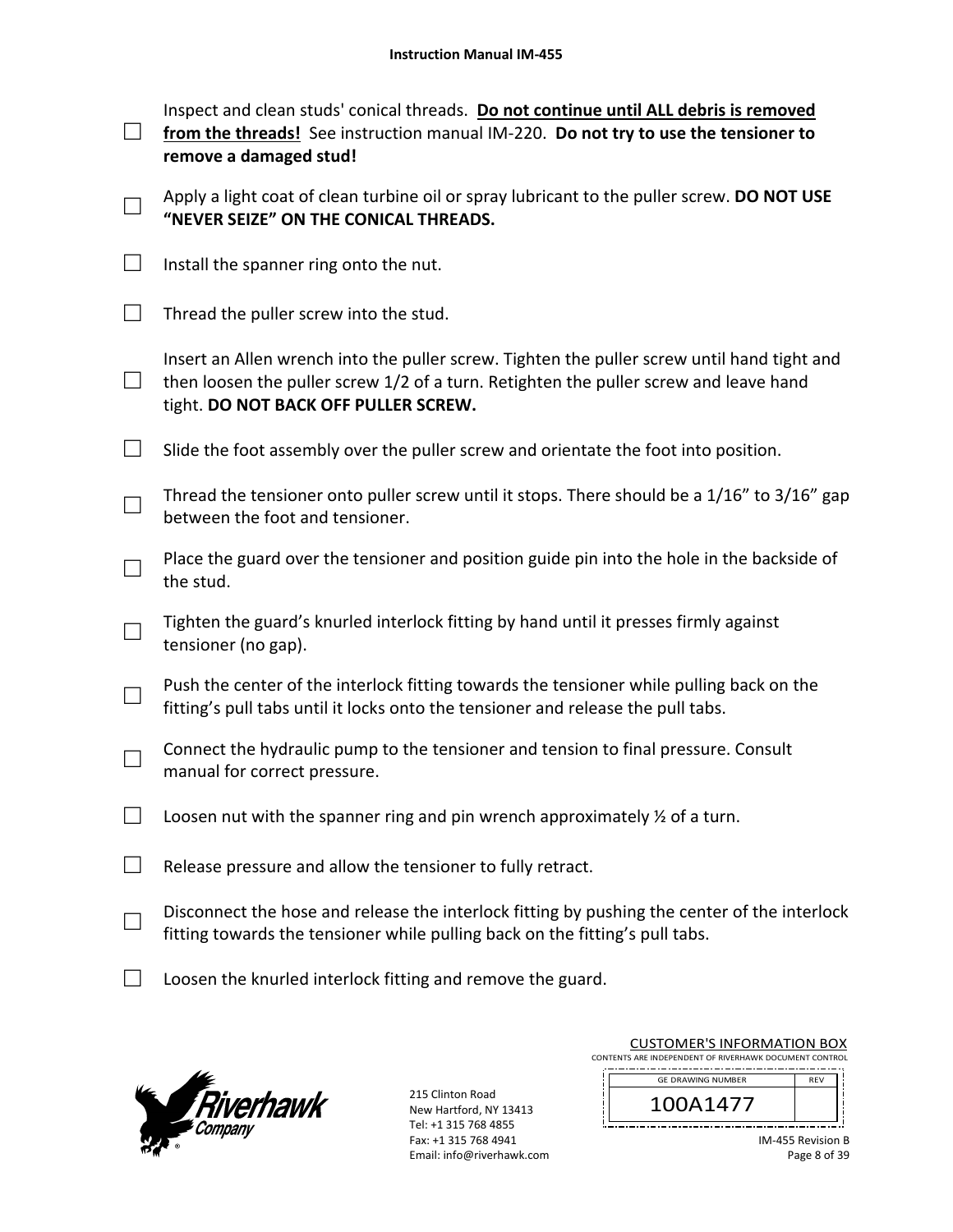$\Box$  Unscrew the tensioner cylinder from the puller screw.

- □ Remove the foot, puller screw, and spanner ring. It may be necessary to insert an Allen wrench into the backside of the stud to remove the puller screw.
- $\Box$  Move to next stud in pattern

# **4.0 General Preparations**

Read and understand all instructions before installing and tensioning studs.

Operators should be trained or have previous experience using Riverhawk tensioning equipment. Training will minimize the chance of improper use of the equipment.

The hydraulic tooling including the hydraulic hoses should be inspected prior to use. Inspection guidelines are listed in the following sub‐sections.

This equipment produces very high hydraulic pressures and very high forces. Operators must exercise caution and wear the appropriate personal protective equipment when handling and operating the hydraulic tooling.

High-pressure oil from the hydraulic pump pressurizes the tensioner which generates a very large force that actually stretches the stud. As the stud is stretched the nut lifts off the flange. The nut is then turned by hand using the supplied spanner ring. Once the nut is tight against the flange, the pressure in the tensioner is released. The hardware is now clamping the flange together.

### **4.1 Machine Preparation**

The flange to be tensioned must be fully closed prior to positioning of studs in the flanges. Turning the rotor shafts is not required, but may be useful. Also, it will be advantageous to remove as many obstructions as possible from the flange area, such as speed probes, shipping plates, and conduit.

# **4.2 Hardware – Balance**

The studs are supplied in component balanced sets. A stud can be exchanged with another in its set without affected the overall balance of the equipment. Do not exchange a stud from one set with another stud from a different set. When shipped from Riverhawk, the studs are not



215 Clinton Road New Hartford, NY 13413 Tel: +1 315 768 4855 Fax: +1 315 768 4941 Email: info@riverhawk.com

| <b>GE DRAWING NUMBER</b>                               | <b>RFV</b> |  |
|--------------------------------------------------------|------------|--|
| CONTENTS ARE INDEPENDENT OF RIVERHAWK DOCUMENT CONTROL |            |  |
| CUSTUIVIER STINFURIVIATION BUX                         |            |  |

CUSTOMER'S INFORMATION BOY

| ŗ<br>A147 |                   |  |
|-----------|-------------------|--|
|           |                   |  |
|           | <b>Revision B</b> |  |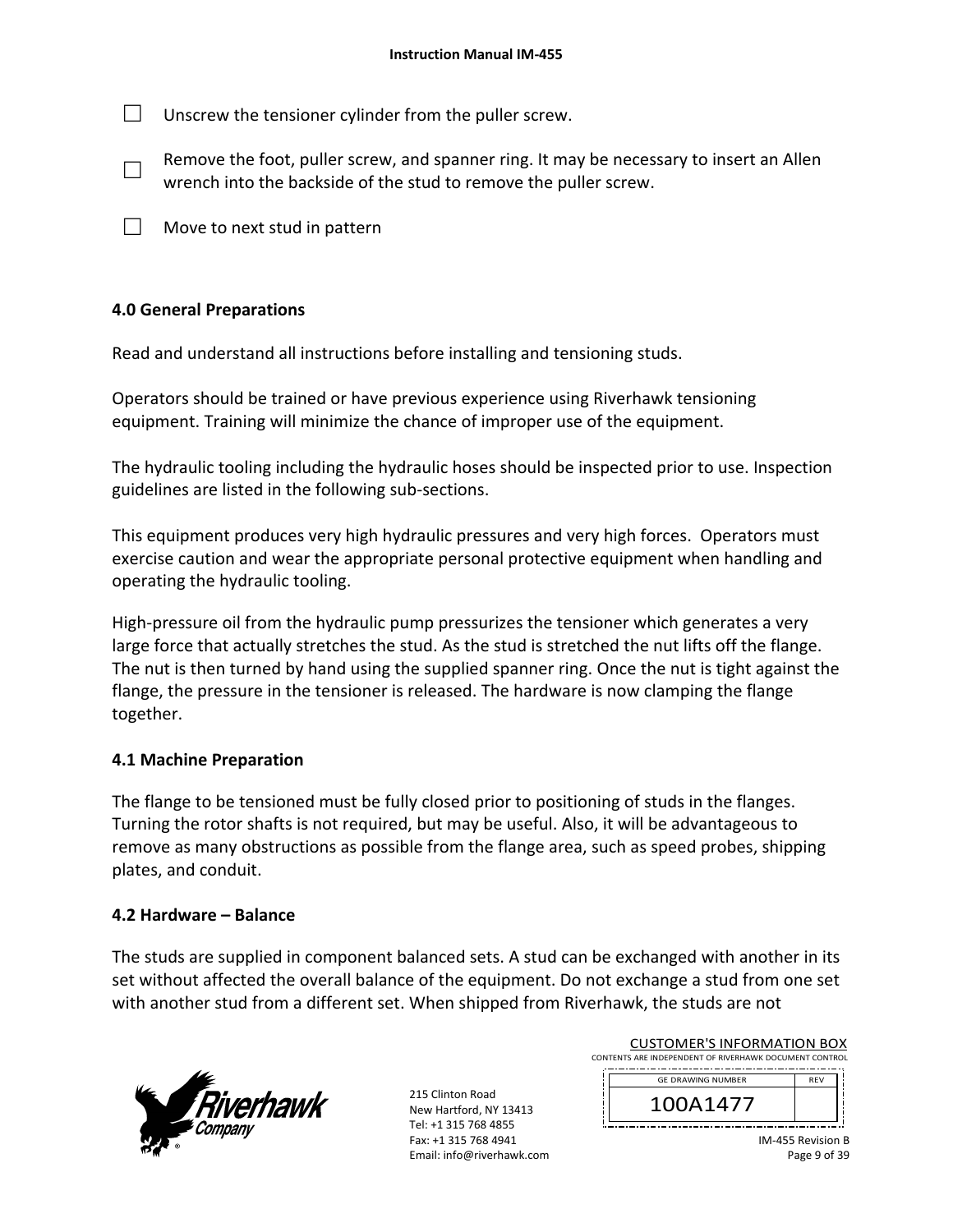assigned to any specific hole in the flange; this is optional and can be done at the installation site. The set size is determined by the relevant GE order drawing (see section 2.0).

The nuts are supplied in component balanced sets. A nut can be exchanged with another in its set without affecting the overall balance of the equipment. Do not exchange a nut from one set with another nut from a different set. When shipped from Riverhawk, the nuts are not assigned to any specific hole in the flange; this is optional and can be done at the installation site. The set size is determined by the relevant GE order drawing (see section 2.0).

The windage plugs are supplied in component balanced sets. A windage plug can be exchanged with another in its set without affecting the overall balance of the equipment. Do not exchange a windage plug from one set with another windage plug from a different set. When shipped from Riverhawk, the windage plugs are not assigned to any specific hole in the flange; this is optional and can be done at the installation site. The set size is determined by the relevant GE order drawing (see section 2.0).

A weight balance certification is supplied with each order. Store this certification in an appropriate location as it will be needed for the purchase of replacement equipment.

# **4.3 Tensioner – Care and Handling**

When not in use, the tensioner shall be maintained in a clean environment and all caps and plugs for hydraulic openings and fittings must be in place.

When in use, the tensioner shall be protected from sand and grit.

See section 12 for long term storage requirements.

# **4.4 Hand Tools**

Several hand wrenches and micrometers may be required to perform installation and measurement of the studs:

5/8" Wrench 3/4" Wrench 13/16" Wrench A set of Allen Wrenches 3' to 4' Breaker Bar 10" to 11" Micrometer or Caliper



215 Clinton Road New Hartford, NY 13413 Tel: +1 315 768 4855 Fax: +1 315 768 4941 Email: info@riverhawk.com

CUSTOMER'S INFORMATION BOX CONTENTS ARE INDEPENDENT OF RIVERHAWK DOCUMENT CONTROL

| <b>GE DRAWING NUMBER</b> | <b>REV</b> |  |
|--------------------------|------------|--|
|                          |            |  |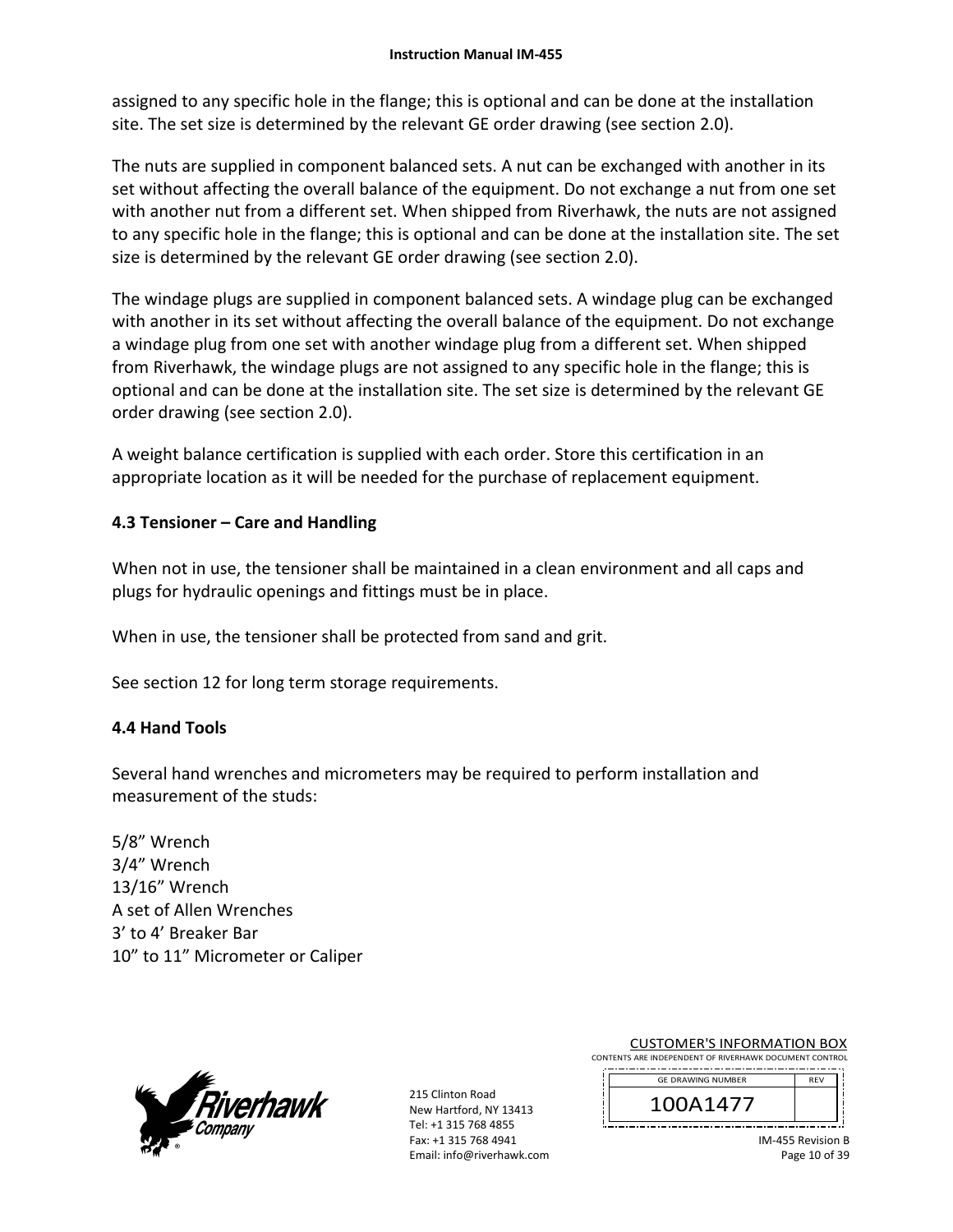## **4.5 Special Tools**

Hydraulic Tensioner Kit: 
HT-8903 Hydraulic Tensioner, 2-3/4" (reference GE VENDOC 101B0769)

Hydraulic Pump Kit: 
and the AP-6048 Air-Operated Hydraulic Pump (reference GE VENDOC 269B8768)

## **CAUTION**

**Riverhawk recommends that the tensioners be returned to Riverhawk for periodic inspections. Replacement of obsolete tensioners is recommended. Functional upgrades are also recommended. The Riverhawk Service Returns Coordinator should be notified 3‐6 months prior to a planned outage to schedule an inspection service.** 

### **5.0 Hardware Set Preparations**

### **5.1 Nut Preparation**





If there is any visible damage on a nut, do not use the part and contact the General Electric or Riverhawk Company for a replacement part. Please be prepared to supply the turbine number, weight certification, and digital photographs for evaluation.

# **5.1.1 Nut Cleaning ‐ New Installations**

For new installations, the nuts should come sealed from the factory and will need no cleaning.



215 Clinton Road New Hartford, NY 13413 Tel: +1 315 768 4855 Fax: +1 315 768 4941 Email: info@riverhawk.com

| CONTENTS ARE INDEPENDENT OF RIVERHAWK DOCUMENT CONTROL |            |
|--------------------------------------------------------|------------|
| <b>GE DRAWING NUMBER</b>                               | <b>RFV</b> |
| 100A1477                                               |            |

CUSTOMER'S INFORMATION BOX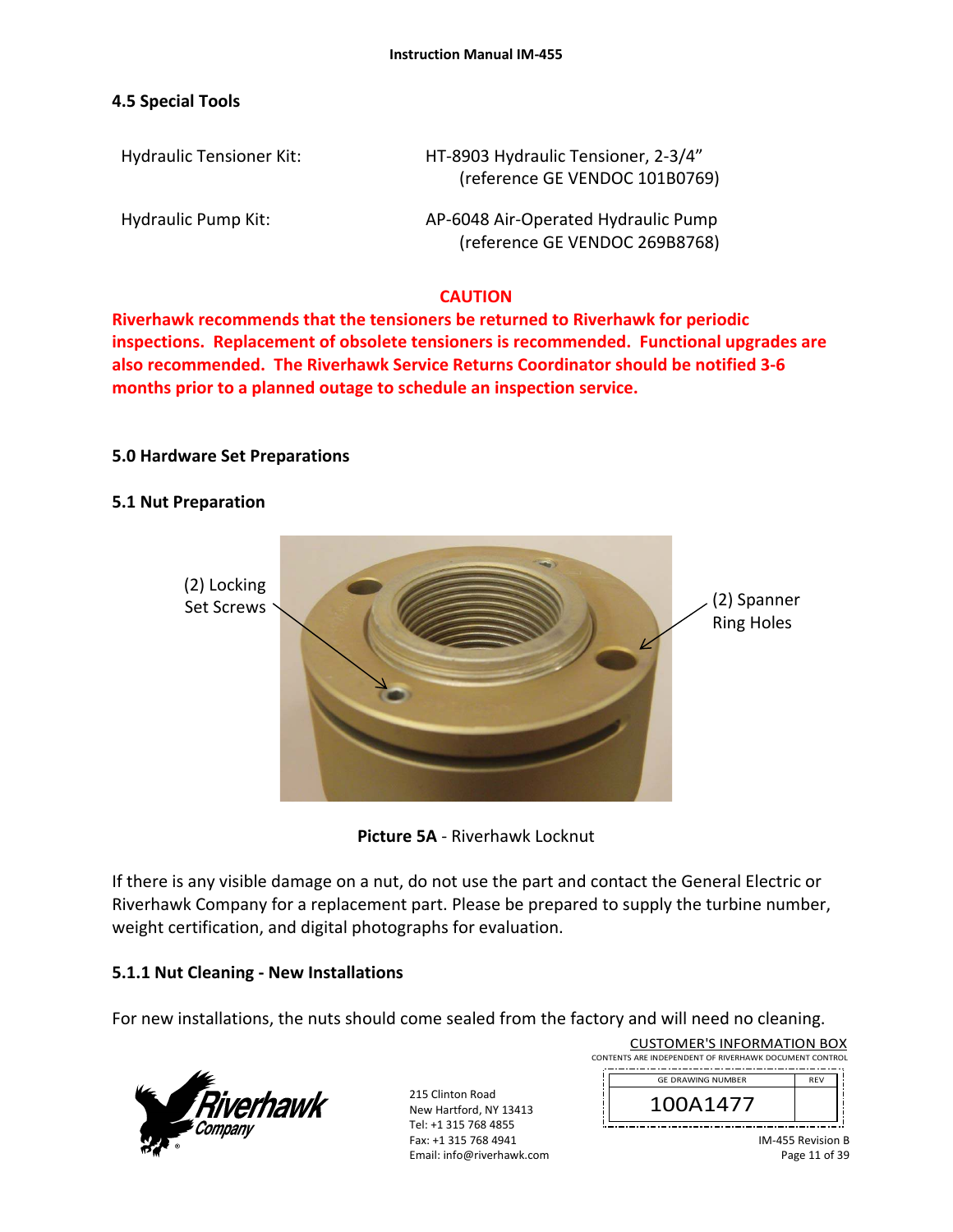## **5.1.2 Nut Cleaning ‐ Old Installations**

Previously installed nuts require cleaning as follows: Wire brush using a petroleum‐based solvent to remove any foreign material on the threads. Clean mating faces with a petroleum based solvent to remove any foreign material.

## **5.2 Stud Preparation**

Check the stud for any visible damage. If there is any visible damage, do not use the stud and contact the Riverhawk Company for a replacement stud. Please be prepared to supply the turbine number, weight certification, and digital photographs for evaluation.

### **CAUTION**

**It is especially important to check the condition of the conical thread used to tension the stud. Thread damage from previous abuse can lead to failure of the stud or tensioning equipment.**

The conical threads of each stud must be clean of grit and dirt before installation or removal. This ensures the proper seating of the puller screw.

## **5.2.1 Stud Cleaning ‐ New Installations**

For new installations, the studs should come sealed from the factory and will need no cleaning.

# **5.2.2 Stud Cleaning ‐ Old Installations**

Previously installed studs may require cleaning. Clean internal conical threads should have a bright and shiny appearance.

If cleaning is required, follow these steps:

- 1. Blow out the threads with compressed air to remove loose debris and dry conical threads. Do not apply a solvent or other cleaning solution to the threads as this may chemically attack the stud.
- 2. Use Stud Cleaning Kit, GT‐4253 or a similar 1" diameter Brass power brush.



| <b>CUSTOMER'S INFORMATION BOX</b>                      |  |  |
|--------------------------------------------------------|--|--|
| CONTENTS ARE INDEPENDENT OF RIVERHAWK DOCUMENT CONTROL |  |  |
|                                                        |  |  |

| <b>GE DRAWING NUMBER</b> |  |
|--------------------------|--|
|                          |  |
| \`  4 / ,                |  |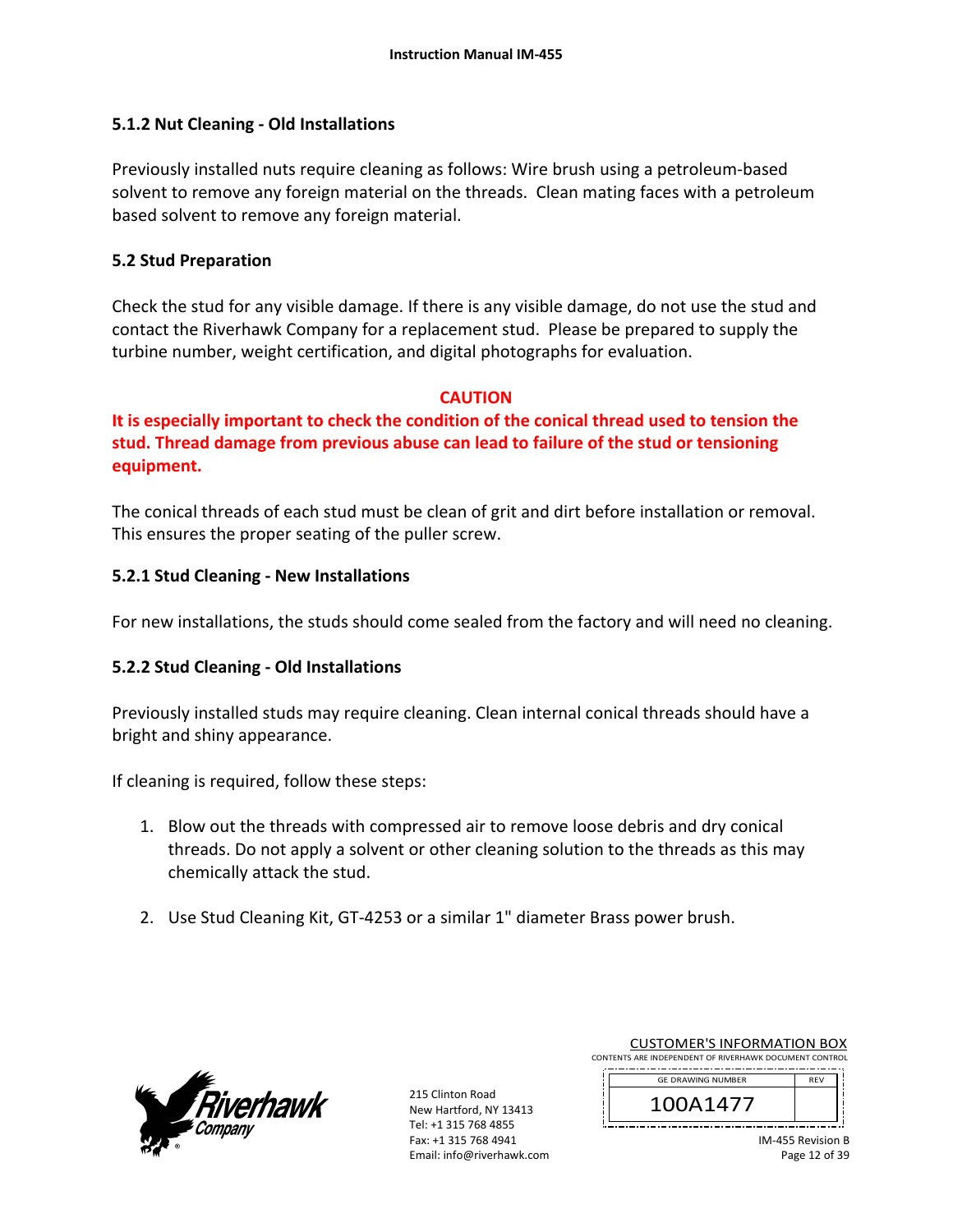

**Picture 5B ‐** Brass Power Brush

- 3. Insert the brush into an electric drill and set drill to run in a counterclockwise direction at high speed.
- 4. Work the drill in a circular motion while moving the brush in and out to clean all of the threads. Try not to hold the brush in one place too long, so as not to remove the stud's protective coating.
- 5. Blow out the threads with compressed air to remove loosened debris.
- 6. Visually inspect threads for cleanliness. Threads should be bright and shiny.
- 7. Repeat if any dirt can be seen in the threads.
- 8. Verify threads are clean by using a dental pick to lightly scrape the root of the thread. If additional material comes loose, repeat cleaning process.
- 9. Inspect threads for any damage that may have been caused by previous installation.
- 10. Do **not** apply "Never Seize" to the stud's threads.
- 11. Finish the cleaning process by rinsing in a volatile solvent such as acetone and allow the stud to dry.

### **5.3 Stud Length Measurement**

Measure and record the initial lengths of the studs. The following suggestions will improve your results.

- **Plan to start and finish any flange in the same day.**
- **Studs and flange must be at the same temperature.**
- **Number each stud with a marker for later stretch measurement tracking.**
- **Mark the location of measurement on stud end with a permanent marker.**
- **Measure each stud to nearest 0.001 inch (.01 mm).**
- **Record each measurement on the supplied record sheets.**
- **Do not allow the measuring instruments to sit in the sun.**
- **The same person should make all measurements.**



215 Clinton Road New Hartford, NY 13413 Tel: +1 315 768 4855 Fax: +1 315 768 4941 Email: info@riverhawk.com

CUSTOMER'S INFORMATION BOX CONTENTS ARE INDEPENDENT OF RIVERHAWK DOCUMENT CONTROL 

| <b>GE DRAWING NUMBER</b> | REV |
|--------------------------|-----|
|                          |     |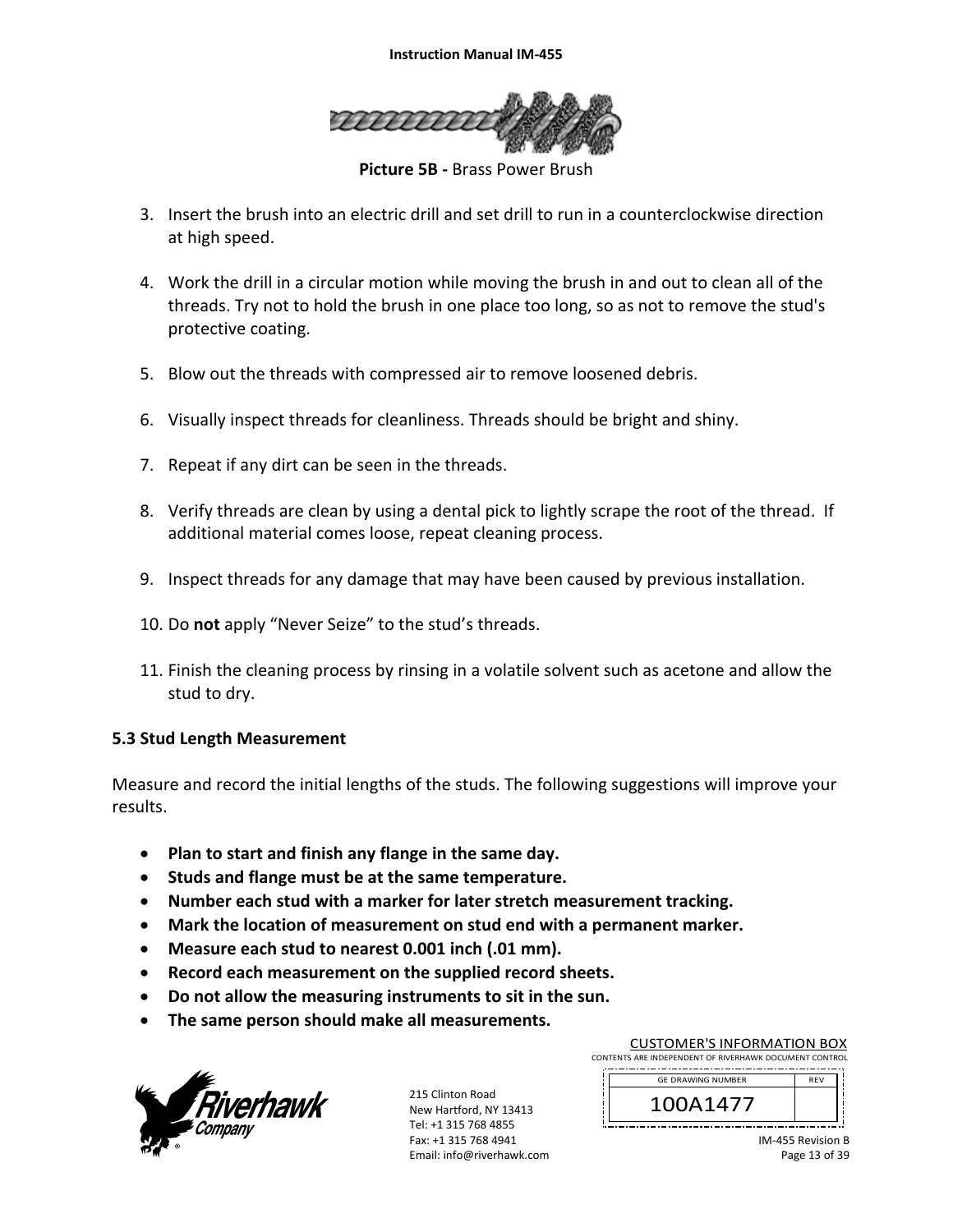### **6.0 Stud and Nut Assembly**

Refer to the hardware assembly drawing (HF‐xxxx) listed in Section 2.0 of the manual.

- 1. Assemble the short cylindrical nut to the internal, conical thread end of the stud.
- 2. Lubricate the stud's threads with clean turbine oil or spray lubricant.
- 3. Lubricate the nut's threads and nut face with clean turbine oil or spray lubricant.
- 4. Slide the stud and nut into the flange as shown in Figure 6A.
- 5. Install the other taller nut on the backside.



Figure 6A – Cross-section View of A650 Stub Shaft to Generator (Note: Actual Geometry of the Flanges May Vary)



215 Clinton Road New Hartford, NY 13413 Tel: +1 315 768 4855 Fax: +1 315 768 4941 Email: info@riverhawk.com

CUSTOMER'S INFORMATION BOX CONTENTS ARE INDEPENDENT OF RIVERHAWK DOCUMENT CONTROL

| <b>RFV</b> | <b>GE DRAWING NUMBER</b> |
|------------|--------------------------|
|            |                          |
|            |                          |

j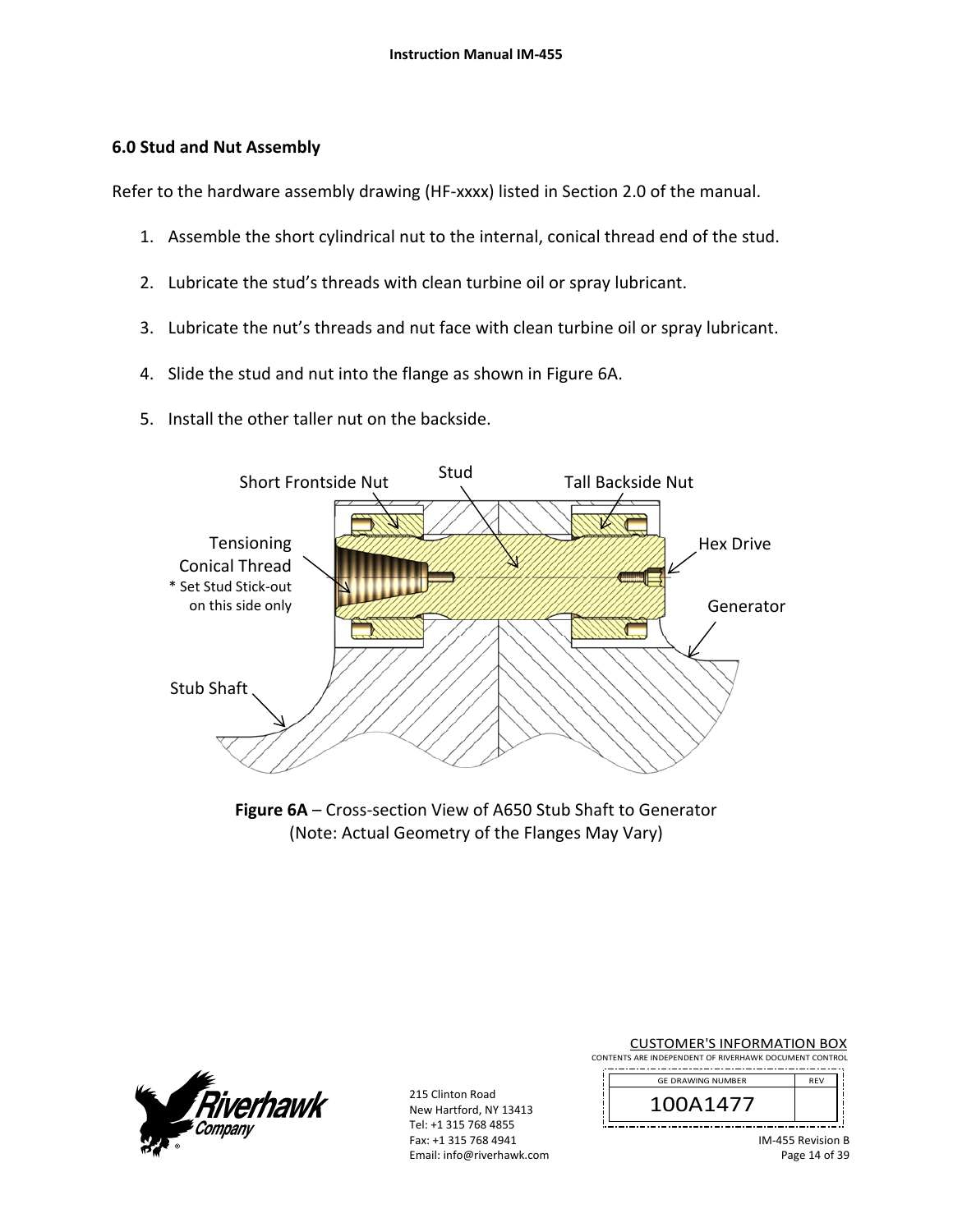#### **Instruction Manual IM‐455**



**Picture 6B** – Use of A650 Stick‐Out Gage



**Picture 6C** – Use of Drop Gage to measure stick‐out



**Picture 6D** – Use of Calipers to measure stick‐out

- 6. Adjust the nut/stud assembly so that the stud protrudes (or sticks out) from the face of the cylindrical nut the distance specified on the hardware drawing (HF‐xxxx). **SETTING THIS PROTRUSION OF STUD TO NUT IS CRITICAL FOR PROPER TENSIONER OPERATION.** A metal stick‐out gage is provided with the tensioner to assist the operator in setting the protrusion dimension.
- 7. With Allen wrench in backside of stud, firmly seat backside nut using spanner ring and pin wrench.
- 8. Recheck the stud stick-out length. If the stick-out length does not match the hardware drawing, adjust the nuts as necessary.
- 9. Measure and record starting stud installation gage readings.

**7.0 Hydraulic Tensioner Equipment Assembly**

**7.1 Hydraulic Equipment Inspection** 



215 Clinton Road New Hartford, NY 13413 Tel: +1 315 768 4855 Fax: +1 315 768 4941 Email: info@riverhawk.com

| <b>CUSTOMER'S INFORMATION BOX</b>                      |                          |            |  |  |  |  |
|--------------------------------------------------------|--------------------------|------------|--|--|--|--|
| CONTENTS ARE INDEPENDENT OF RIVERHAWK DOCUMENT CONTROL |                          |            |  |  |  |  |
|                                                        | <b>GE DRAWING NUMBER</b> | <b>RFV</b> |  |  |  |  |
|                                                        | 100A1477                 |            |  |  |  |  |

| <b>GE DRAWING NUMBER</b> | <b>REV</b> |
|--------------------------|------------|
| 1A 147                   |            |
|                          |            |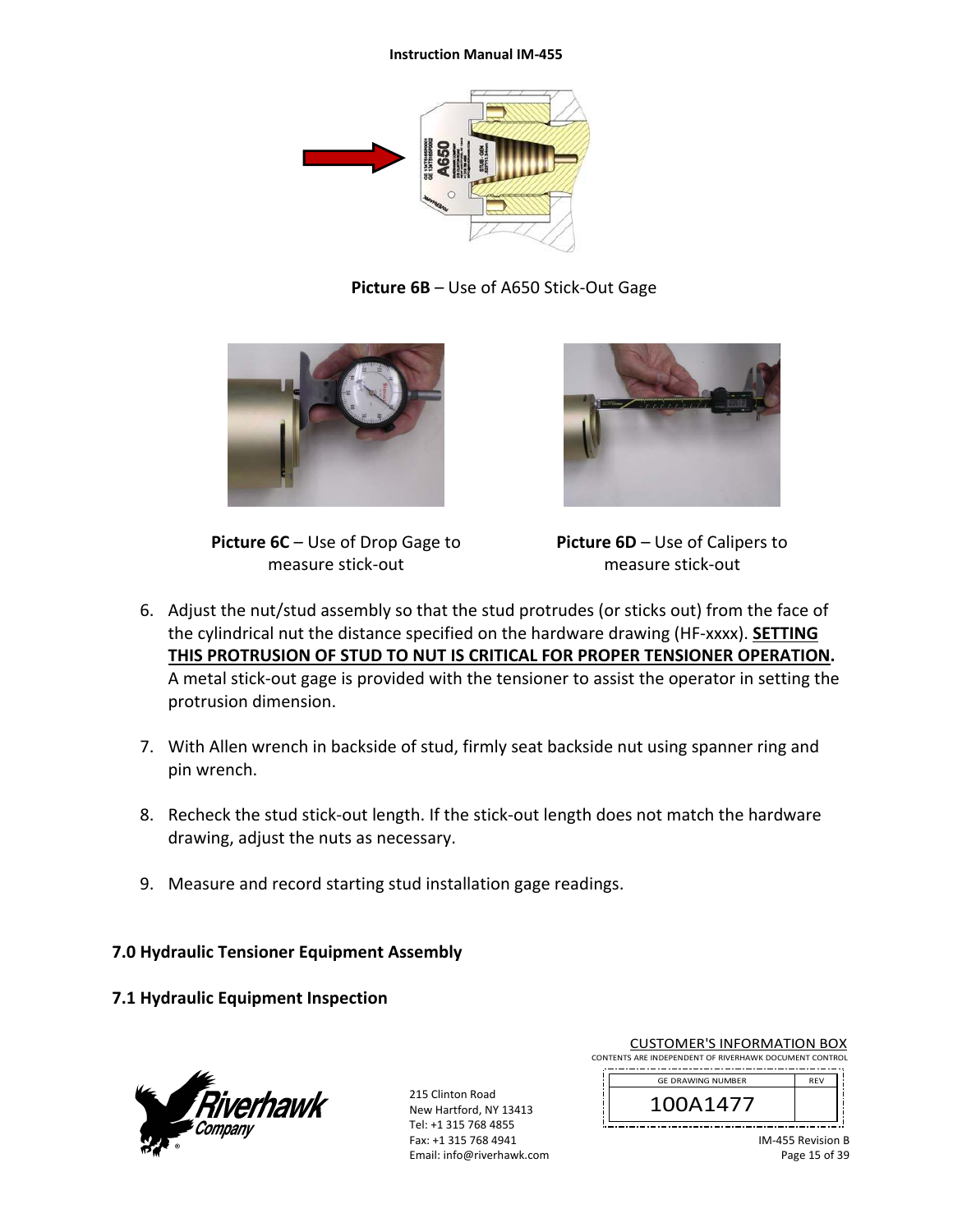## **7.1.1 Hydraulic Tensioner Inspection**

### **CAUTION**

**Riverhawk recommends that the tensioner be returned to Riverhawk for periodic inspections. Replacement of obsolete tensioners is recommended. Functional upgrades are also recommended. The Riverhawk Service Returns Coordinator should be notified 3‐6 months prior to a planned outage to schedule an inspection service.** 

This tensioner does not require bleeding. See section 8.3

### **WARNING**

**To avoid failure, ensure safety, and proper operation, the tensioner assembly must be installed on a stud in the flange before pressurizing the tensioner. Do not use the tensioner at any pressure unless the tool is installed on a stud in a flange.** 

Clean puller screw and check for any debris and dents.

Inspect the tensioner guard for any signs of damage including cracked welds. Any guards modified in the field should be replaced. Bent guards should be replaced. Also, be sure the rubber pad is in place on the guard, if missing, replace.

Inspect the outside of the tensioner for discoloration patterns that may indicate submersion and internal damage.

Perform an inventory of the loose equipment supplied with the tensioner. An inventory list is provided on the tensioner's technical drawing (Riverhawk HT‐xxxx listed in section 2.0 and 4.5). Replacement parts are available from Riverhawk.

# **7.1.1.1 Hydraulic Tensioner's Burst Disc Replacement**

The hydraulic tensioner's burst disc is a key element in the overall safe use of the hydraulic tensioner. The burst disc's location is shown on the tensioner's technical drawing (Riverhawk HT-xxxx listed in section 2.0 and 4.5).

Each tensioner is shipped from our factory with one burst disc already installed in the tensioner and with another spare disc for field replacement. Extra burst discs are available from Riverhawk for replacement purposes.

To replace a damaged burst disc:

- 1. Remove the hydraulic port's dispersion nut, compression ring, and damaged burst disc.
- 2. Discard the damaged burst disc.



| <b>CUSTOMER'S INFORMATION BOX</b>                      |  |
|--------------------------------------------------------|--|
| CONTENTS ARE INDEPENDENT OF RIVERHAWK DOCUMENT CONTROL |  |
| <b>CONTRACTOR</b> CONTRACTOR                           |  |

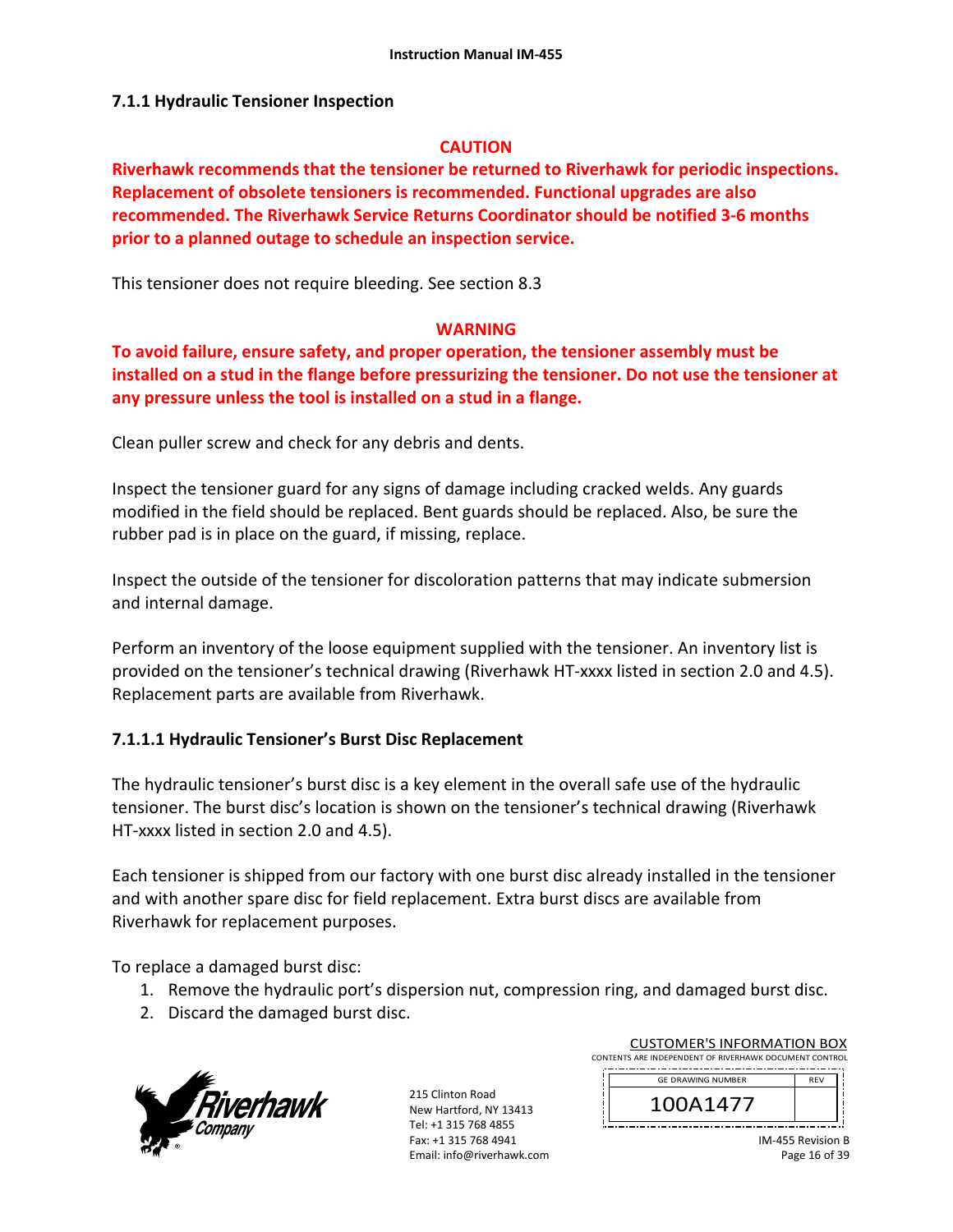- 3. Clean the dispersion nut, compression ring, new burst disc, and the hydraulic port with a solvent to ensure a dirt‐free installation.
- 4. Reassemble new burst disc, compression ring, and dispersion nut into the same hydraulic port.

### **Warning**

**A damaged burst disc must be replaced with a burst disc of the same design and pressure rating. Do not substitute a damaged burst disc with a different disc type, a different pressure rating, or a foreign object.**

# **7.1.2 Hydraulic Pump Kit Inspection**

Refer to the Hydraulic Pump Kit Instruction Manual, IM‐293 (GE VENDOC 373A4058). The latest revision may be obtained by contacting Riverhawk Company or from www.riverhawk.com.

# **7.2 The 3/8" High Pressure Fitting Assembly**



The Riverhawk hydraulic hose may use a 3/8" High Pressure Fitting to connect to a tensioner. The hose connector is made from a three piece assembly: a gland nut, a collar, and a 3/8" tube or 3/8" hose end. (See Illustration 1)

To assembly the fitting, slide the gland nut over the 3/8" tube or 3/8" hose end. Turn the collar counter‐clockwise (**left hand** thread) on to the tube or hose end as shown in Illustration 1.

The collar should be placed .250" (6.4 mm) from the tip of the cone. (See Illustration 2) It may be necessary to adjust this collar with a set of vise‐ grip pliers. Be careful to not strip the threads off the tube or hose end.

# **Illustration 2**



215 Clinton Road New Hartford, NY 13413 Tel: +1 315 768 4855 Fax: +1 315 768 4941 Email: info@riverhawk.com

|                                                        | <b>CUSTOMER'S INFORMATION BOX</b> |  |  |  |
|--------------------------------------------------------|-----------------------------------|--|--|--|
| CONTENTS ARE INDEPENDENT OF RIVERHAWK DOCUMENT CONTROL |                                   |  |  |  |



IM‐455 Revision B Page 17 of 39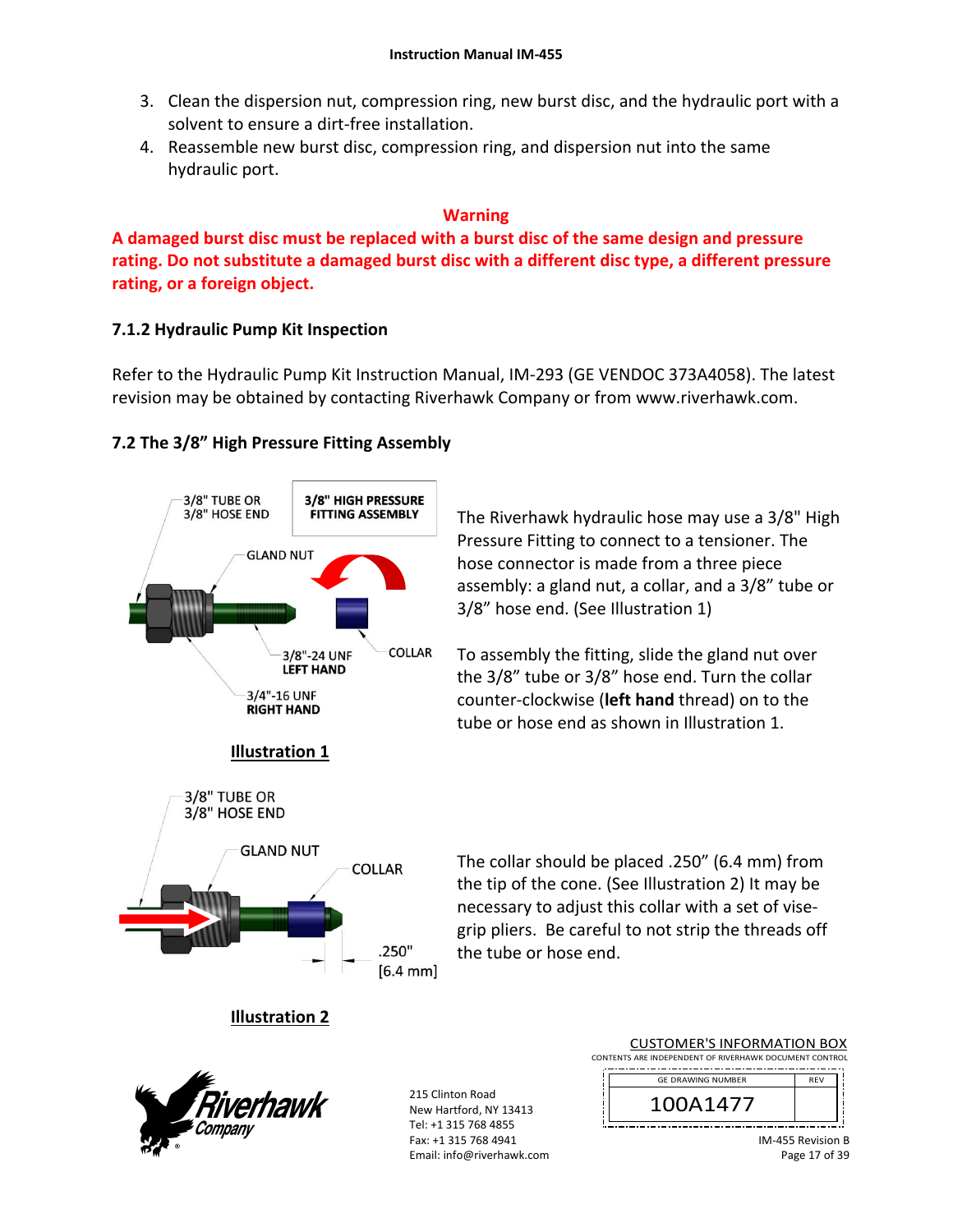

Slide the gland nut down over the collar. (See Illustration 3) Insert the 3/8" tube or 3/8" hose end into tensioner or hydraulic pump. While firmly holding the tube or hose end to stop it from rotating, turn the gland nut clockwise (**right hand** thread) and torque the gland nut to 50 FT‐LBS (68 N‐m).

## Tips:

- Make sure all parts are clean and free from debris.
- **Protect the cone on the end of the 3/8" tube** or 3/8" hose end from scratches as this is the sealing surface.
- Replace red plastic caps when finished to protect the threads and cone.

## **8.0 Assembly of Tensioner on a Stud**

The tensioner used in this application can be identified by its ORANGE safety guard. If the tensioner's safety guard is YELLOW, a different set of instructions are required. Consult the Riverhawk factory for assistance.

### **8.1 Handling of the Tensioner**

The tensioner used in this application is designed to require no special lifting instructions. Do not drop any part of the tensioner on the operator or other nearby personnel.

### **8.2 Kit Assembly**

Connect the hydraulic hose from the hydraulic pump to the tensioner.

Refer to the hardware assembly drawing (HF-xxxx) listed in Section 2.0 of this manual and the tensioner assembly drawing (HT‐xxxx) listed in Section 4.5 of this manual to determine how the tensioner must be assembled on the flange for its correct operation.



215 Clinton Road New Hartford, NY 13413 Tel: +1 315 768 4855 Fax: +1 315 768 4941 Email: info@riverhawk.com

| <b>CUSTOMER'S INFORMATION BOX</b>                      |
|--------------------------------------------------------|
| CONTENTS ARE INDEPENDENT OF RIVERHAWK DOCUMENT CONTROL |
|                                                        |

j

 $\begin{array}{c} \begin{array}{c} \begin{array}{c} \begin{array}{c} \begin{array}{c} \end{array} \\ \begin{array}{c} \end{array} \\ \begin{array}{c} \end{array} \end{array} \end{array} \end{array}$ 

| <b>GE DRAWING NUMBER</b> | <b>RFV</b> |
|--------------------------|------------|
| A1477                    |            |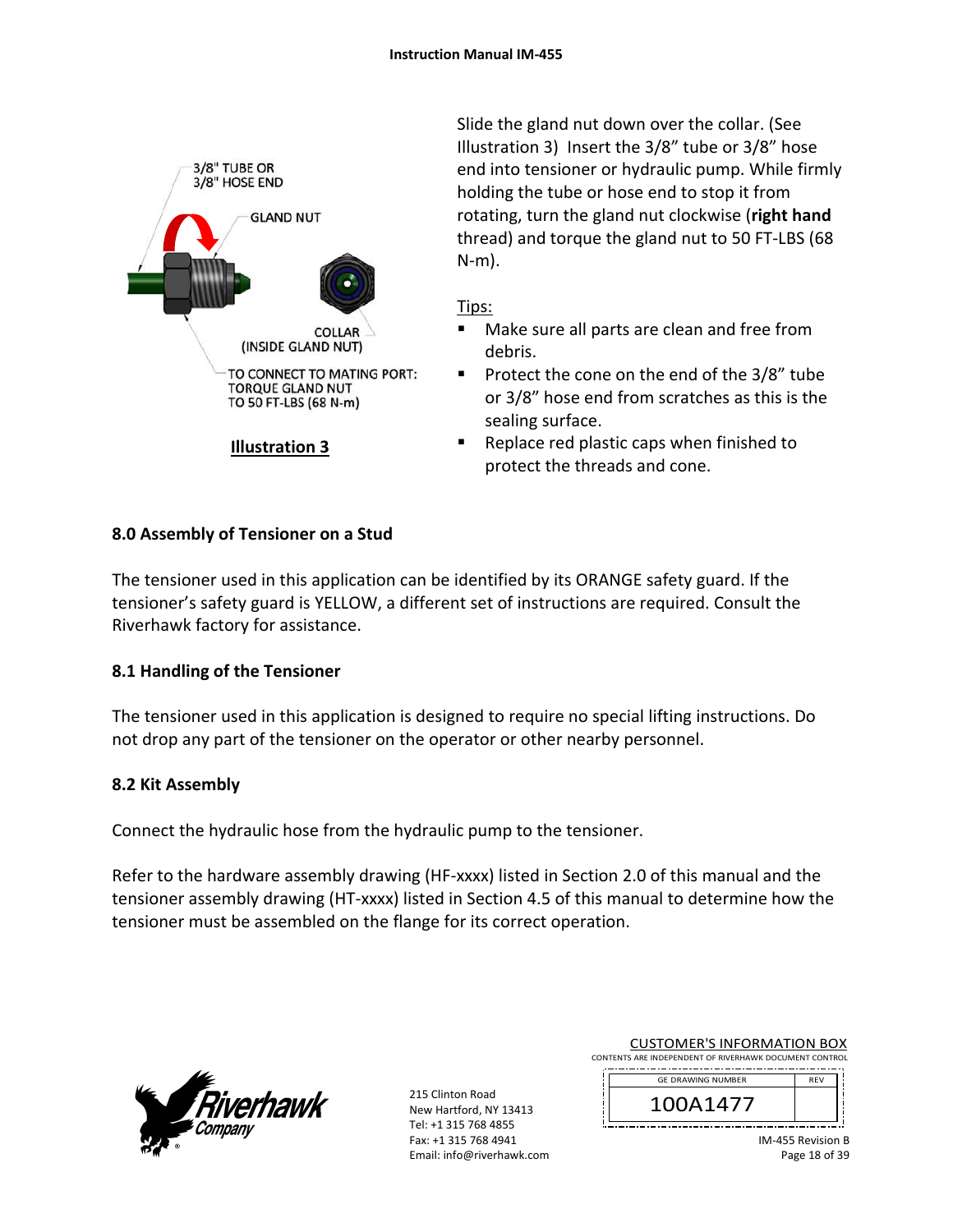#### **Instruction Manual IM‐455**



**Picture 8A – Features of the Hydraulic Tensioner HT‐8903 (Note: Flange Details may Vary)** 



215 Clinton Road New Hartford, NY 13413 Tel: +1 315 768 4855 Fax: +1 315 768 4941 Email: info@riverhawk.com **CUSTOMER'S INFORMATION BOX**<br>CONTENTS ARE INDEPENDENT OF RIVERHAWK DOCUMENT CONTROL

| <b>GE DRAWING NUMBER</b> | <b>RFV</b> |  |  |  |
|--------------------------|------------|--|--|--|
| 141                      |            |  |  |  |

 $\frac{1}{1}$ 

 $\mathbf{i}$ 

IM‐455 Revision B Page 19 of 39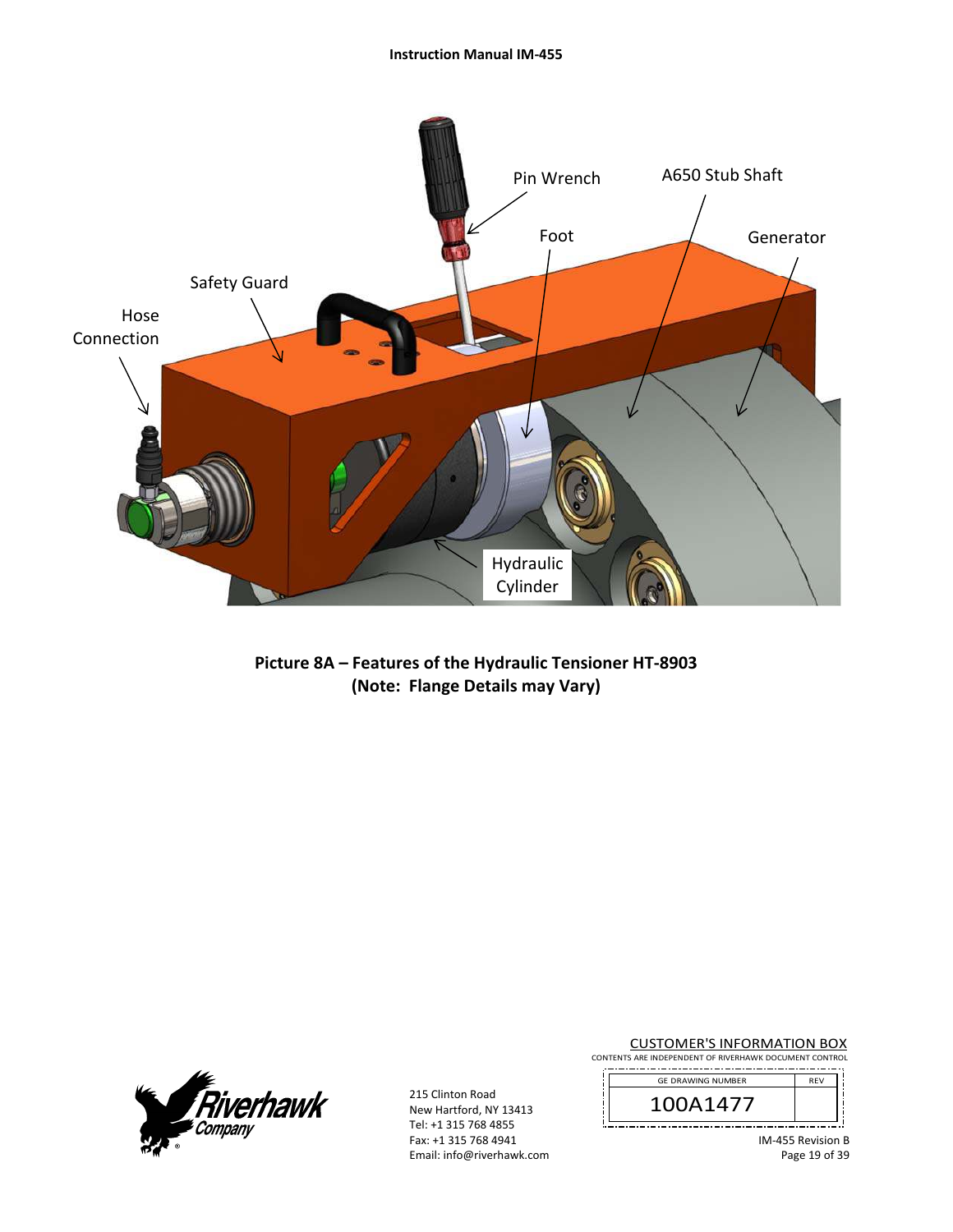#### **Instruction Manual IM‐455**



**Figure 8B** – **Cutaway view of Hydraulic Tensioner HT‐8903 (Note: Flange Details May Vary)**

**Note: Before threading the puller screw into the stud, carefully check the cleanliness of both the stud's and the puller screw's conical threads. Apply a light coat of clean turbine oil or a spray lubricant to the puller screw. Do not use "Never Seize" on the conical threads. This procedure will ease assembly and assure positive mating of the threads before tightening.** 

Assembly sequence is as follows:

- 1. Open the hydraulic return valve on the pump to allow hydraulic fluid to be pushed back from the puller tool into the pump reservoir. (This is automatic on the air‐operated hydraulic pump)
- 2. Place the spanner ring on the nut. Insert the puller screw into the tapered thread of the stud and hand tighten. **Be sure not to cross‐thread the puller screw.**



215 Clinton Road New Hartford, NY 13413 Tel: +1 315 768 4855 Fax: +1 315 768 4941 Email: info@riverhawk.com

| <b>CUSTOMER'S INFORMATION BOX</b>                               |  |
|-----------------------------------------------------------------|--|
| CONTENTS ARE INDEPENDENT OF RIVERHAWK DOCUMENT CONTROL          |  |
| the contract of the contract of the contract of the contract of |  |

|<br>|<br>|<br>|<br>|

| <b>GE DRAWING NUMBER</b> |  |
|--------------------------|--|
|                          |  |
|                          |  |

IM‐455 Revision B Page 20 of 39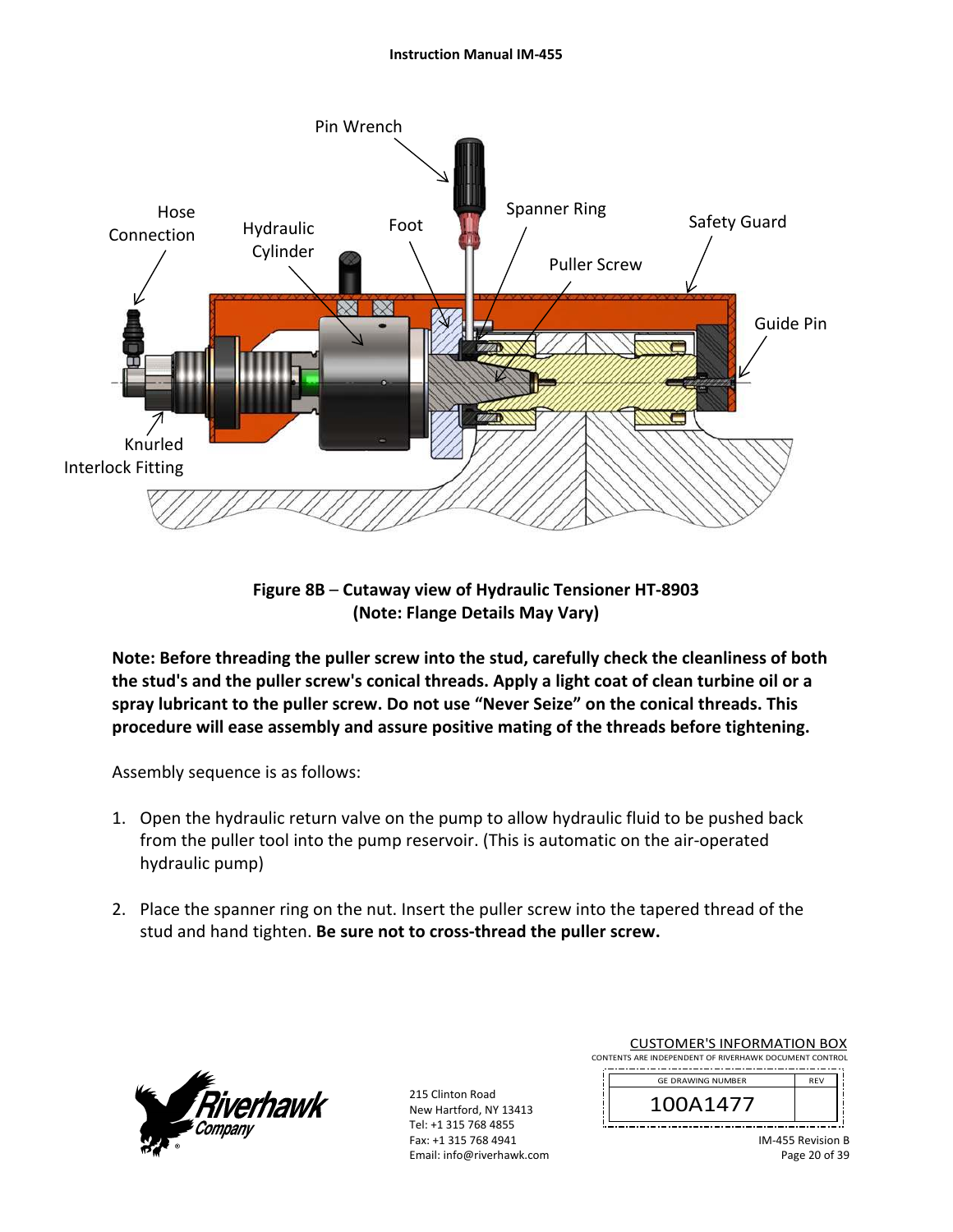- 3. Using an Allen wrench, tighten the puller screw and then back off the puller screw 1/2 a turn. Retighten the puller screw by hand until it is fully inserted. **DO NOT BACK OFF THE PULLER SCREW.**
- 4. Place the foot over the puller screw and orientate it into position.
- 5. Thread the tensioner onto the puller screw until it stops. Please note that the internal stop inside the tensioner will cause a gap in between the foot and tensioner. The gap should be 1/16"[1.6mm] to 3/16"[4.8mm]. **DO NOT ATTEMPT TO TIGHTEN THE TENSIONER AGAINST THE FOOT.**
- 6. Place the guard over the tensioner and position the guide pin into the hole in the backside of the stud.
- 7. Tighten the knurled interlock fitting by hand until it firmly presses against the tensioner. There should be no gap between the tensioner the interlock fitting.
- 8. Activate the custom connector from the rear of guard by pushing on the center with your thumb and pulling the tabs with your fore finger and middle finger. Push the assembly forward until it locks into the tensioner. Release fingers from the tabs and then remove thumb, ensure connection is firmly engaged or else the tensioner will not be connected to the pump.



**Picture 8C** ‐ Activation of the safety interlock



| <b>CUSTOMER'S INFORMATION BOX</b>                      |  |  |  |
|--------------------------------------------------------|--|--|--|
| CONTENTS ARE INDEPENDENT OF RIVERHAWK DOCUMENT CONTROL |  |  |  |

| <b>GE DRAWING NUMBER</b> | <b>RFV</b> |
|--------------------------|------------|
| 14/                      |            |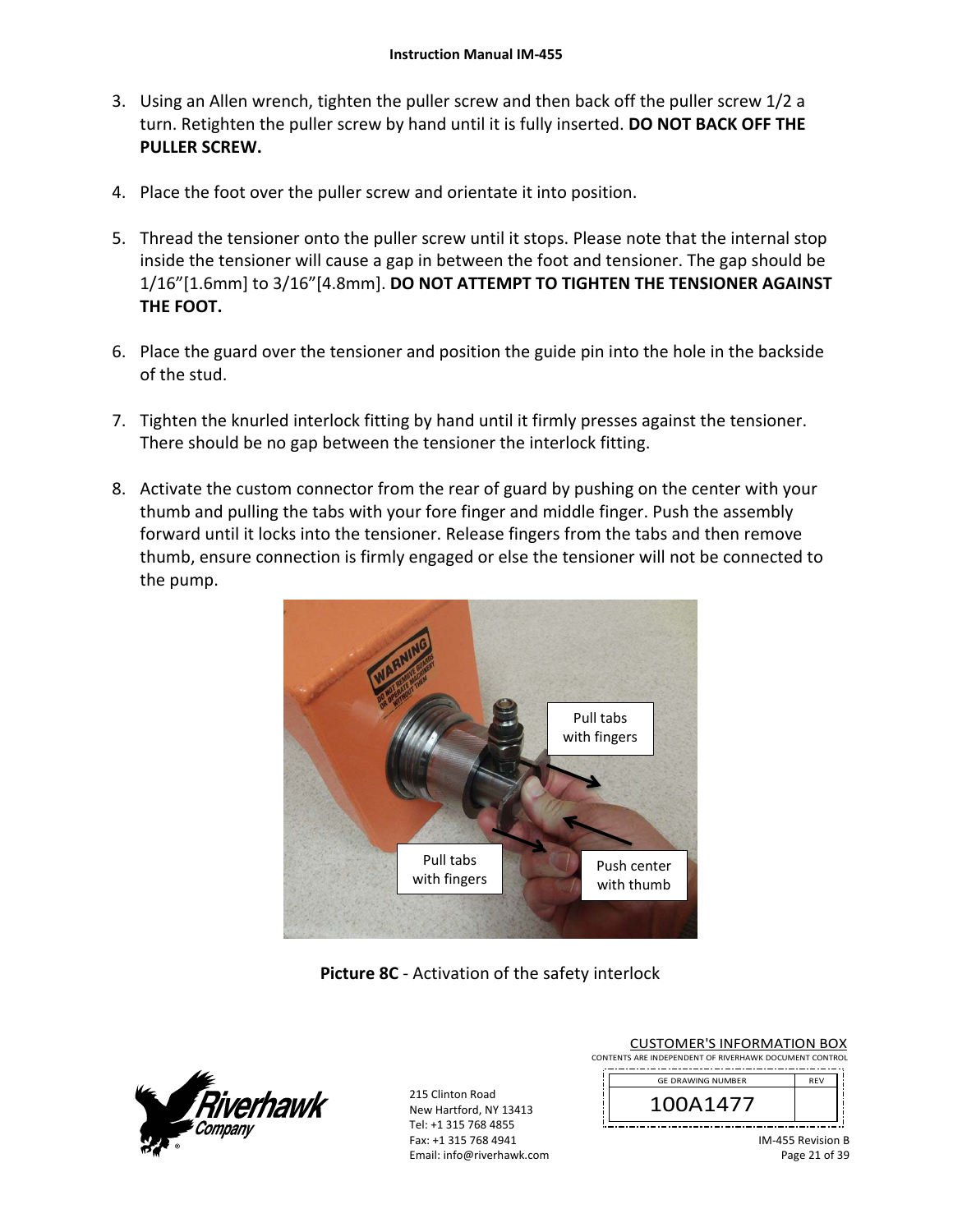9. Connect the hydraulic pump to the tensioner. The tensioner should now be completely assembled and ready for use.

## **8.3 Bleeding Hydraulic System**

Bleeding of the hydraulic system is not necessary with this tensioner design.

## **9.0 Stud Tensioning**

The studs will be tensioned in two steps, at 50% pressure and at final pressure. Follow the tensioning sequence for each flange joint as defined on the record sheets found at the end of this manual.

### **9.1 Tensioning at 50% pressure**

After the tensioner is properly installed apply hydraulic pressure to the tool. Bring the pressure to the 50% level in accordance with the following table.

### **WARNING**

**The safety cage must be in place at all times. Keep hands out of designated areas at all times when the tensioner is pressurized otherwise personal injury can occur.** 

## **CAUTION**

**Before threading the puller screw into the stud, carefully check the cleanliness of both the stud's and the puller screw's conical threads. Apply a light coat of clean turbine oil or a spray lubricant to the puller screw. This procedure will ease assembly and assure positive mating of the threads before tightening. Do not use "Never Seize" on the conical threads.** 

### **CAUTION**

**Do not exceed the maximum pressure marked on the tensioner. Excessive pressure can damage the stud and puller screw.** 

### **CAUTION**

**Do not tighten the nut while the tool is coming up to pressure; wait until pressure is achieved before attempting to tighten the nut with the spanner ring. If the tool is not properly installed, the tool could jump off the stud while coming up to pressure.** 



| <b>CUSTOMER'S INFORMATION BOX</b>                      |  |  |
|--------------------------------------------------------|--|--|
| CONTENTS ARE INDEPENDENT OF RIVERHAWK DOCUMENT CONTROL |  |  |

| <b>GE DRAWING NUMBER</b> | <b>RFV</b> |
|--------------------------|------------|
| 14/7                     |            |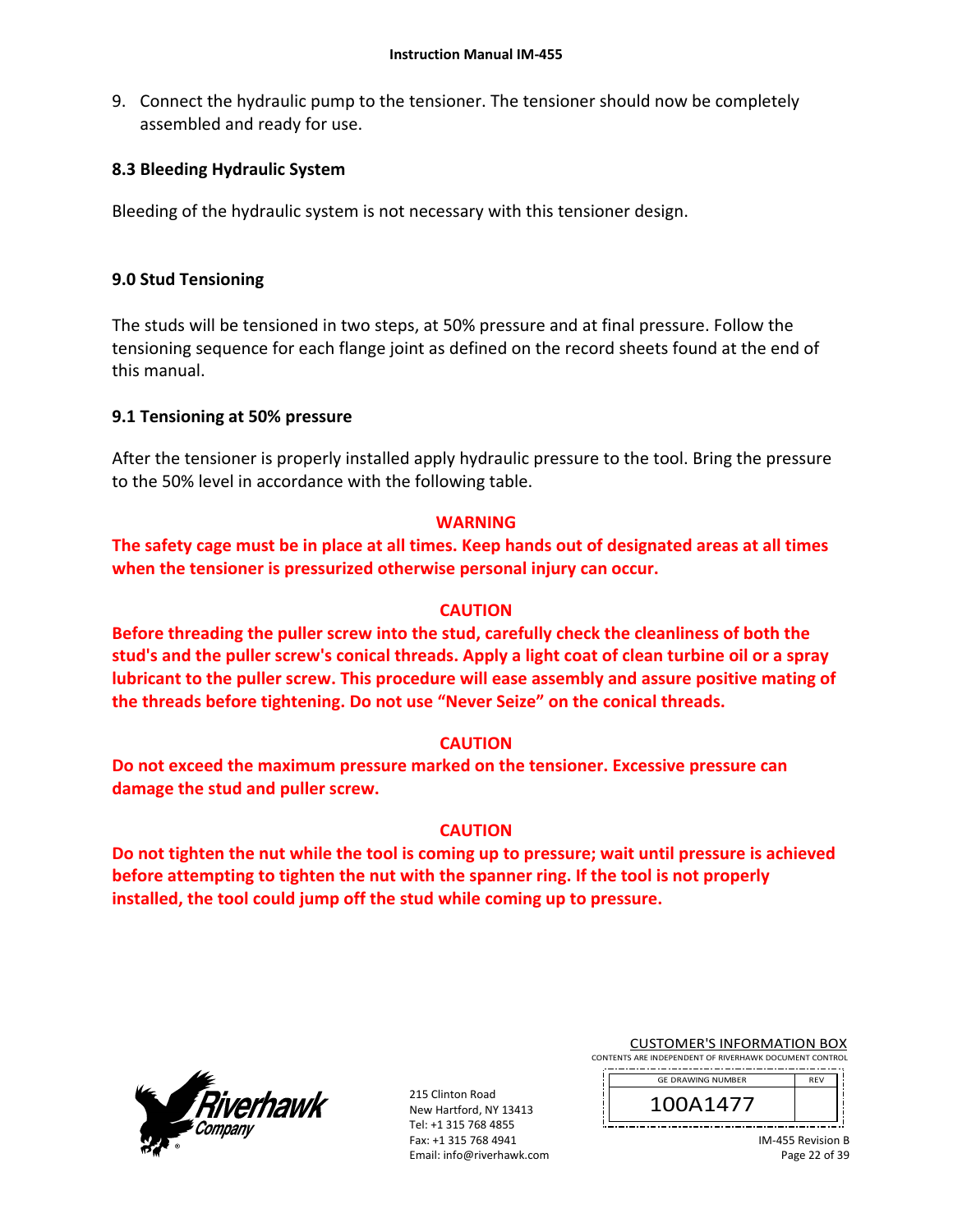#### **Instruction Manual IM‐455**

| <b>Flange Position</b> | <b>Stud Size</b> | 50% Pressure | 50% Stretch    |
|------------------------|------------------|--------------|----------------|
| A650 Stub Shaft to     | $2 - 3/4"$       | 11500 psi    | Do not measure |
| Generator              | $[71$ mm         | [800 bar]    | Do not use     |

Firmly tighten the cylindrical nuts with approximately 20 ft∙lbs [27 N∙m] of torque using the pin wrench and spanner ring.

#### **9.2 Removing the Tensioner from an Installed Stud**

The tensioner removal is accomplished by the following steps:

- 1. Release the hydraulic pressure by either releasing the hand switch on the AP‐6048 Pump Kit or by opening the valve on the Manual Pump Kit and leave the valve open.
- 2. Unscrew the knurled interlock fitting at the end of the guard and remove the guard from the tensioner.
- 3. Unscrew the tensioner from puller screw.
- 4. Remove the foot from the puller screw.
- 5. Unscrew the puller screw using an Allen wrench. Tapping the Allen wrench with a hammer or the use of a 3‐4' breaker bar may be necessary to loosen the puller screw. Do not use an impact wrench as this can damage the puller screw.
- 6. Remove the spanner ring from the nut.
- 7. Move the tool to the next bolt hole following the tensioning pattern from the stretched record sheets at the end of this manual.

#### **9.3 Tensioning at Final Pressure**

Repeat the pulling and tightening procedure stated above at full pressure. After all of the studs have been tensioned, measure the final stud length. The final pressure and required stretch values are listed in the following table.

#### **WARNING**

**The safety cage must be in place at all times. Keep hands out of designated areas at all times when the tensioner is pressurized otherwise personal injury can occur.** 



| <b>CUSTOMER'S INFORMATION BOX</b>                               |  |
|-----------------------------------------------------------------|--|
| CONTENTS ARE INDEPENDENT OF RIVERHAWK DOCUMENT CONTROL          |  |
| the contract of the contract of the contract of the contract of |  |

| <b>GE DRAWING NUMBER</b> |  |  |
|--------------------------|--|--|
| A14//                    |  |  |
|                          |  |  |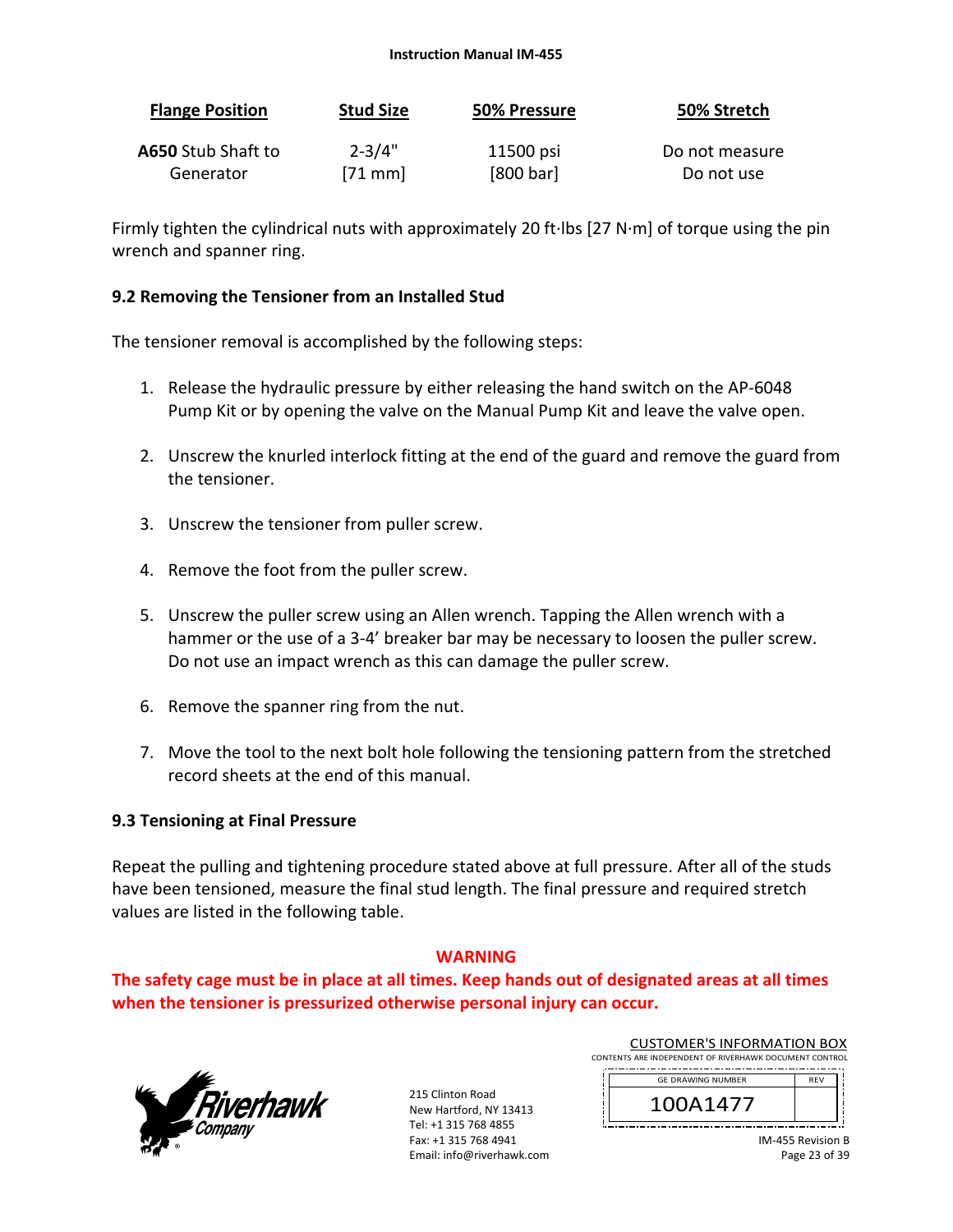## **CAUTION**

**Before threading the puller screw into the stud, carefully check the cleanliness of both the stud's and the puller screw's conical threads. Apply a light coat of clean turbine oil or a spray lubricant to the puller screw. This procedure will ease assembly and assure positive mating of the threads before tightening. Do not use "Never Seize" on the conical threads.** 

## **CAUTION**

**Do not exceed the maximum pressure marked on the tensioner. Excessive pressure can damage the stud and puller screw.** 

## **CAUTION**

**Do not tighten the nut while the tool is coming up to pressure; wait until pressure is achieved before attempting to tighten the nut with the spanner ring. If the tool is not properly installed, the tool could jump off the stud while coming up to pressure.**

| <b>Flange Position</b>    | <b>Stud Size</b> | <b>Final Pressure</b> | <b>Final Stretch</b>                  |
|---------------------------|------------------|-----------------------|---------------------------------------|
| <b>A650</b> Stub Shaft to | $2 - 3/4"$       | 23000 psi             | $0.016"$ - $0.019"$                   |
| Generator                 | $[71$ mm         | [1585 bar]            | $[0.41 \text{ mm} - 0.48 \text{ mm}]$ |

Firmly tighten the cylindrical nuts with approximately 20 ft∙lbs [27 N∙m] of torque using the pin wrench and spanner ring.

Failure to achieve the correct final stretch values may result in an incorrectly tensioned stud.

Incorrect stretch values can be corrected by uninstalling some or all of the selected studs. Re‐ measure the initial length of the studs and repeat the installation instructions studs. Excessive stretch variations can also be corrected by the same method.

Have final stretch values approved by the supervisor responsible for the installation.

# **10.0 Thread Locking and Windage Plug Installation**



215 Clinton Road New Hartford, NY 13413 Tel: +1 315 768 4855 Fax: +1 315 768 4941 Email: info@riverhawk.com

CUSTOMER'S INFORMATION BOX CONTENTS ARE INDEPENDENT OF RIVERHAWK DOCUMENT CONTROL

| <b>GE DRAWING NUMBER</b> | <b>RFV</b> |
|--------------------------|------------|
| \1477                    |            |

IM‐455 Revision B Page 24 of 39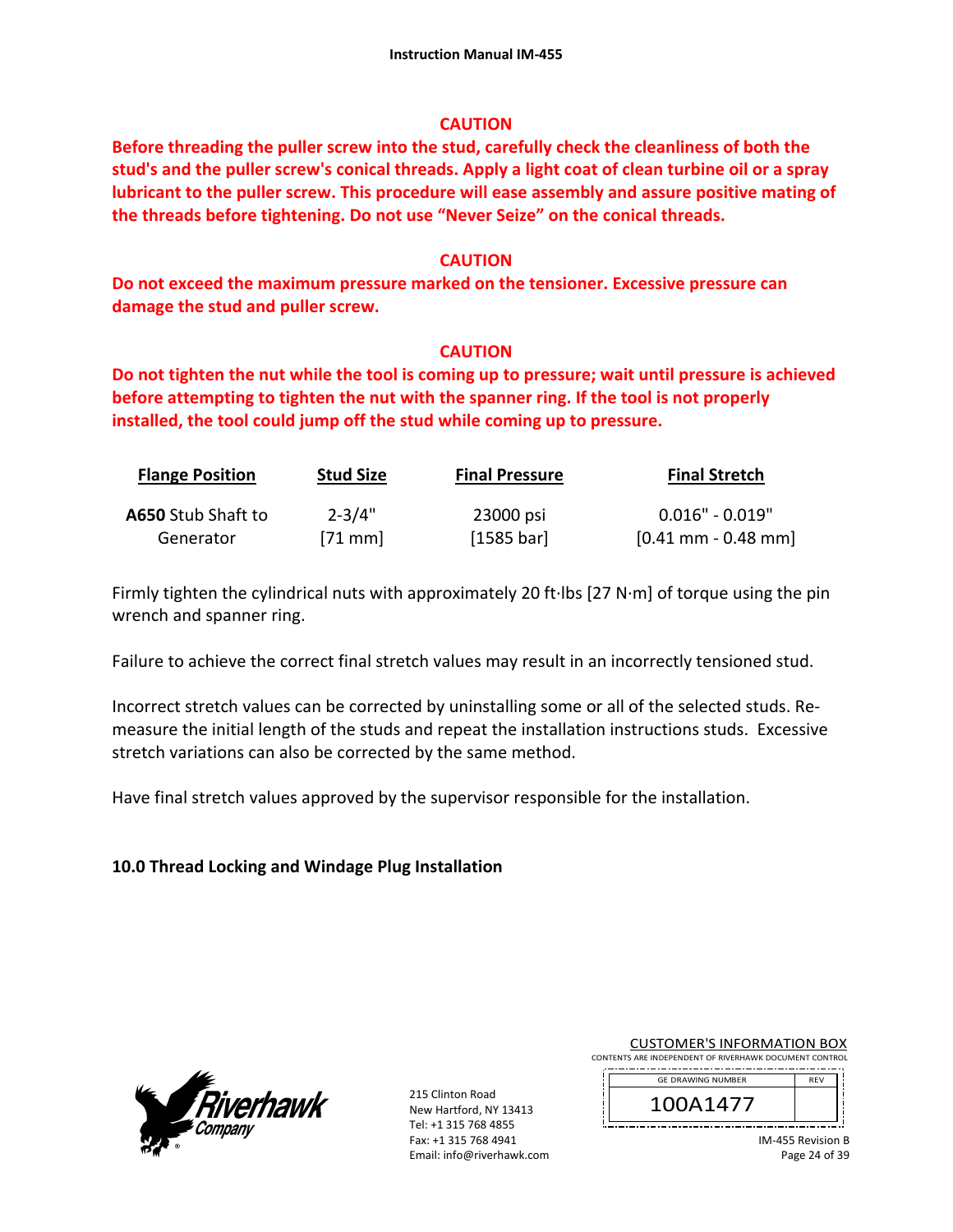#### **10.1 Nut Locking Feature**



**Picture 10A** ‐ Riverhawk Locknut

Mechanical lock nuts have two set screws located in the top face. Before threading the nut onto the stud, check to be certain the set screws are free to turn. Once the nut is seated torque the set screws to the values specified in the following table. When seated and torqued to the values specified, the load created by the set screw displaces the thread of the nut in the area of the web thereby creating the desired locking action.

| <b>Stud Size</b>       | <b>Set Screw Size</b> | <b>Torque</b>                                        |
|------------------------|-----------------------|------------------------------------------------------|
| $2 - 3/4"$<br>$[71$ mm | $3/8$ "-24 UN         | $200$ in lbs - 250 in lbs<br>$[22.6 N·m - 28.2 N·m]$ |

### **10.2 Windage Plug Installation**

Refer to the hardware assembly drawing (HF-xxxx) listed in Section 2.0 of this manual to determine if windage plugs are required for the installation. Along with other identifying markings, the windage plug's part number can be found on the plug's top surface as shown in the picture below.



215 Clinton Road New Hartford, NY 13413 Tel: +1 315 768 4855 Fax: +1 315 768 4941 Email: info@riverhawk.com

CUSTOMER'S INFORMATION BOX CONTENTS ARE INDEPENDENT OF RIVERHAWK DOCUMENT CONTROL

| <b>GE DRAWING NUMBER</b> | <b>RFV</b> |
|--------------------------|------------|
|                          |            |
| A14//                    |            |

<u>istoriana e de la conte</u>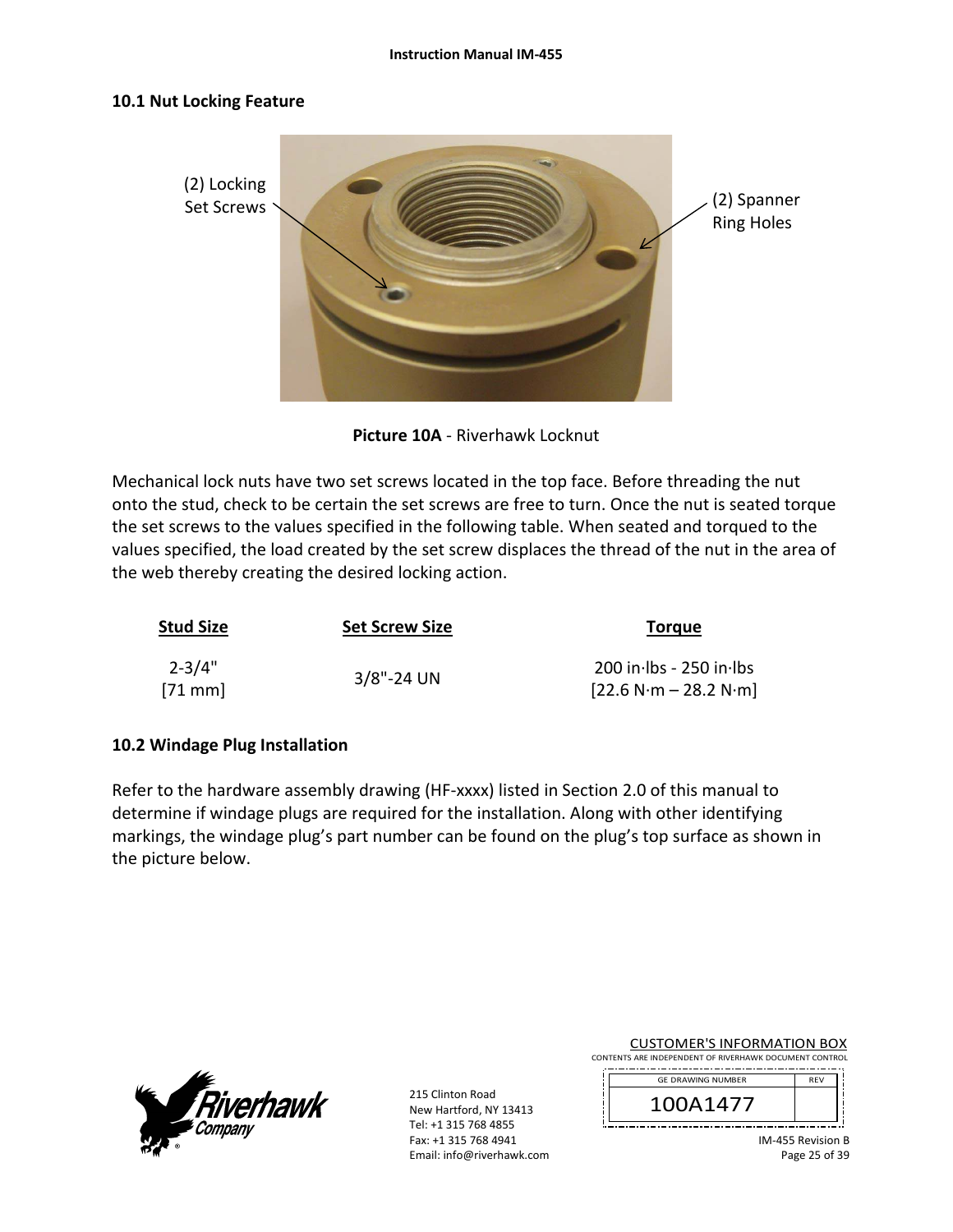#### **Instruction Manual IM‐455**



**Picture 10B** – Windage Plug's Markings

To install the windage plug, use the following instructions:

- 1. Inspect the stud's conical thread. It should have a bright and shiny appearance. The threads should be visually checked for any damage. Refer to Section 5.2 or Riverhawk Instruction Manual IM‐220 (GE Vendoc 373A4025) for assistance.
- 2. Apply a light coat of clean turbine oil to the stud.

# **CAUTION**

Before installation, carefully check the cleanliness of the windage plug's and the stud's threads. Apply a light coat of clean turbine oil to the stud's conical thread. This procedure will ease assembly before tightening. Do not use "Never Seize" on any surface or thread.



215 Clinton Road New Hartford, NY 13413 Tel: +1 315 768 4855 Fax: +1 315 768 4941 Email: info@riverhawk.com

CUSTOMER'S INFORMATION BOX CONTENTS ARE INDEPENDENT OF RIVERHAWK DOCUMENT CONTROL

| <b>GE DRAWING NUMBER</b> | <b>RFV</b> |
|--------------------------|------------|
| \1477                    |            |

IM‐455 Revision B Page 26 of 39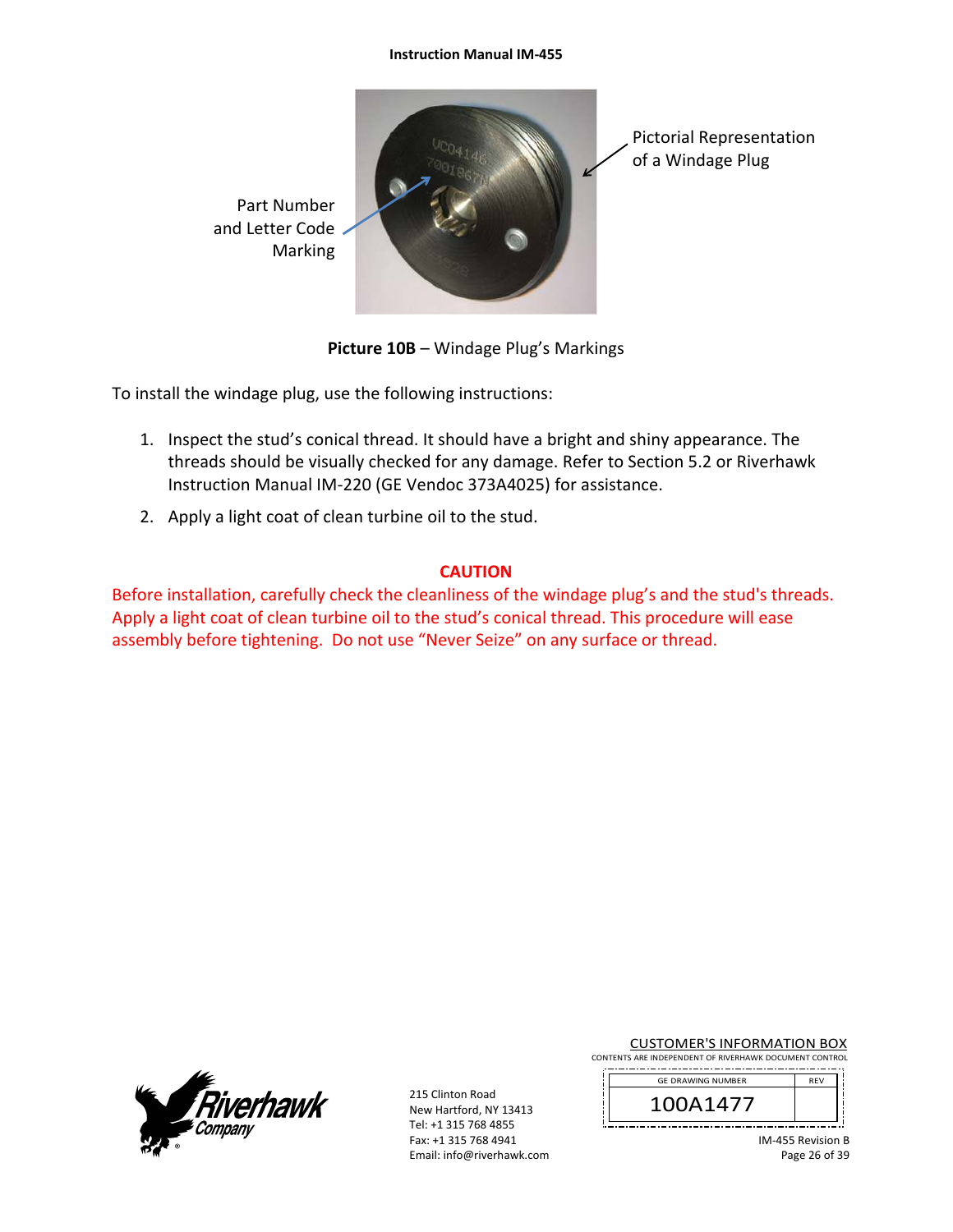3. Thread the windage plug into the conical thread of the stud. The windage plug must not be cross‐ threaded when installed. Apply the following torque to seat the windage plug into the stud.

| Windage Plug P/N | <b>Installation Torque</b> |
|------------------|----------------------------|
| 7003292          | 350-450 in-lbs.            |
|                  | $[39.5 - 50.8 Nm]$         |

4. The windage plug includes a locking feature similar to the locking feature of the cylindrical nuts. The set screws must be torqued to the following amount. These set screws will cause the top section of the windage plug to

lock onto the stud's threads.

Windage Plug  $P/N$  | Installation Torque

7003292 145-155 in-lbs.

[16.4‐17.5 Nm]



**Figure 10D**

#### **WARNING**  Do not use lock‐tite on any of the threads and do not stake any component of this assembly.



215 Clinton Road New Hartford, NY 13413 Tel: +1 315 768 4855 Fax: +1 315 768 4941 Email: info@riverhawk.com

|  |  | <b>CUSTOMER'S INFORMATION BOX</b>                      |  |  |
|--|--|--------------------------------------------------------|--|--|
|  |  | CONTENTS ARE INDEPENDENT OF RIVERHAWK DOCUMENT CONTROL |  |  |

| <b>GE DRAWING NUMBER</b> |  |
|--------------------------|--|
| 14 Z                     |  |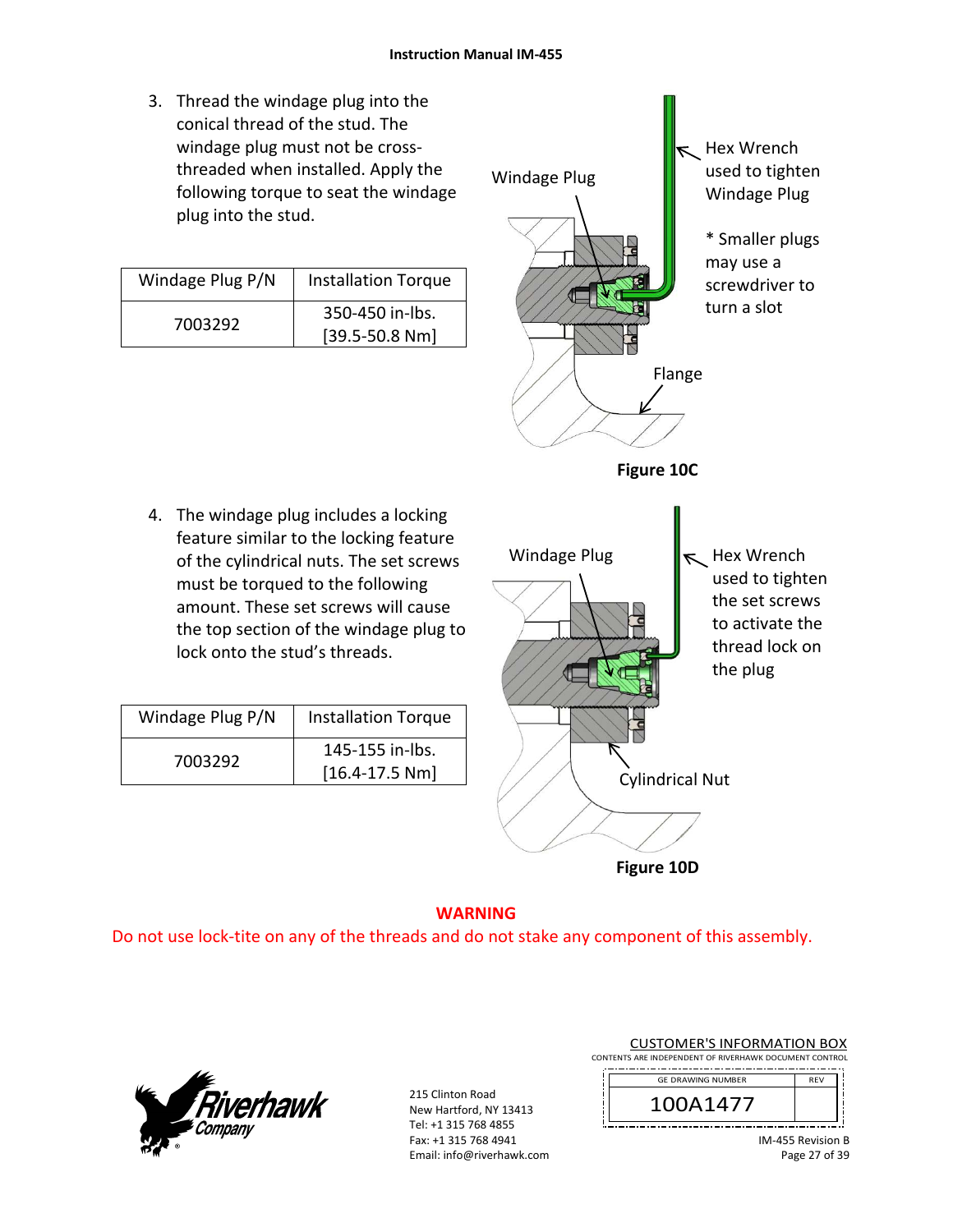- 5. The windage plug should be at least 0.060" [1.5 mm] below the face of the stud for the locking feature to work correctly. If not, loosen set screws and reexamine the stud's and plug's threads for debris or damage. It may be necessary to replace the plug.
- 6. The set screws should flush to slightly below the top of the windage plug. The set screw should also press against the slot's opposite surface.



# **Wrong Installation Position Correct Installation Position**

Partially Loose Set screw | Ressed against Opposite Surface. No Gap.

**Picture 10E –** Set Screw Position

# **11.0 Stud and Nut Removal**

# **11.1 Handling of the Tensioner**

The tensioner used in this application is designed for no special lifting instructions. Do not drop any part of the tensioner on the operator or other nearby personnel.

# **11.2 Stud and Nut Removal**

# **WARNING**

**The safety cage must be in place at all times. Keep hands out of designated areas at all times when the tensioner is pressurized otherwise personal injury can occur.** 

# **CAUTION**

**Before threading the puller screw into the stud, carefully check the cleanliness of both the stud's and the puller screw's conical threads. Apply a light coat of clean turbine oil or a spray lubricant to the puller screw. This procedure will ease assembly and assure positive mating of the threads before tightening. Do not use "Never Seize" on the conical threads.** 



| <b>CUSTOMER'S INFORMATION BOX</b>                      |  |
|--------------------------------------------------------|--|
| CONTENTS ARE INDEPENDENT OF RIVERHAWK DOCUMENT CONTROL |  |
| and and continued contractors                          |  |

| <b>GE DRAWING NUMBER</b> | <b>RFV</b> |
|--------------------------|------------|
| A1477                    |            |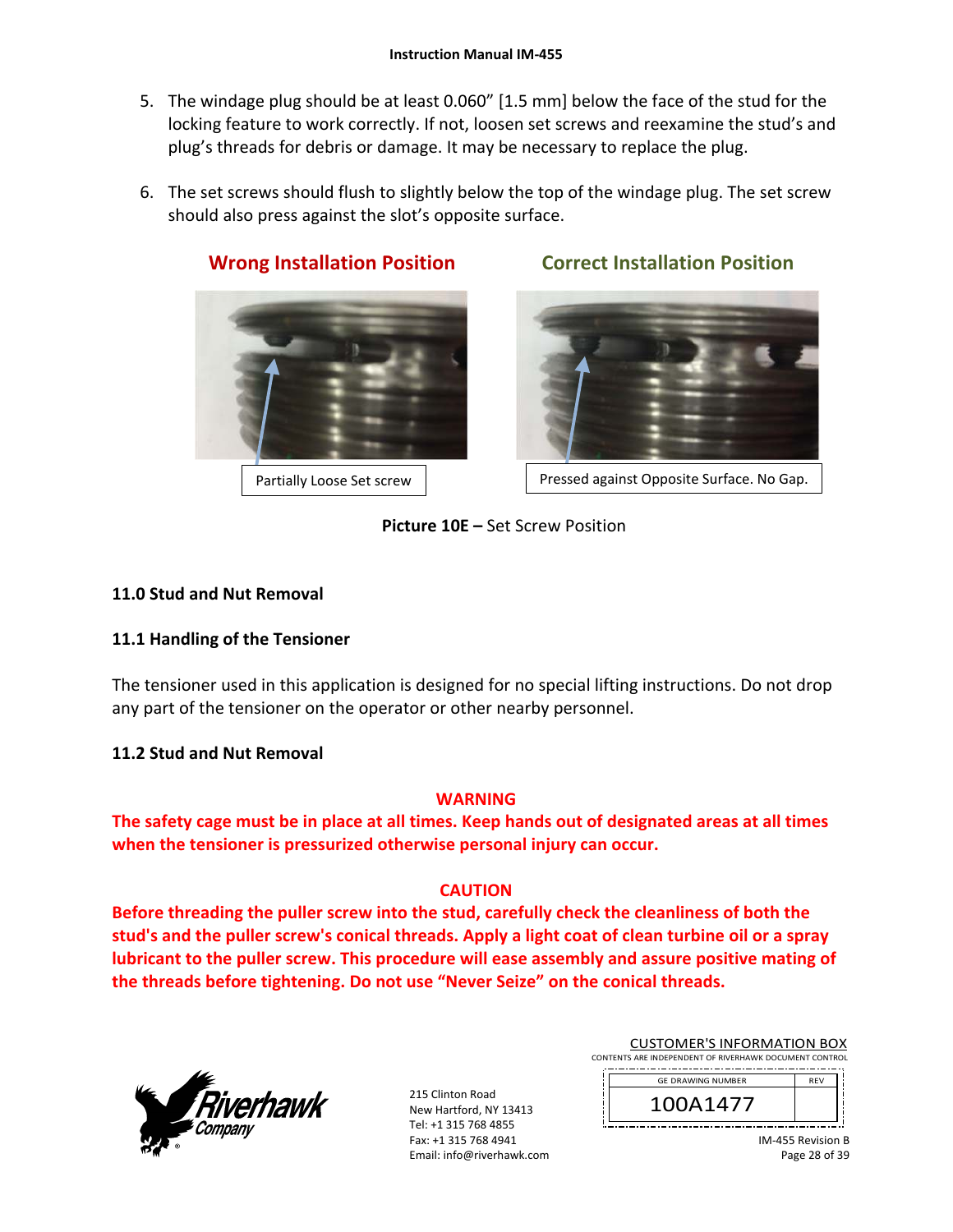#### **CAUTION**

**Do not exceed the maximum pressure marked on the tensioner. Excessive pressure can damage the stud and puller screw.** 

#### **CAUTION**

**Do not tighten the nut while the tool is coming up to pressure; wait until pressure is achieved before attempting to tighten the nut with the spanner ring. If the tool is not properly installed, the tool could jump off the stud while coming up to pressure.** 

Refer to the hardware assembly drawing (HF-xxxx) listed in Section 2.0 of this manual and the tensioner assembly drawing (HT‐xxxx) listed in Section 4.5 of this manual to determine how the tensioner must be assembled on the flange for its correct operation.

Section 8.0 contains diagrams of the tensioner equipment.

**Note: Before threading the puller screw into the stud, carefully check the cleanliness of both the stud's and the puller screw's conical threads. Apply a light coat of clean turbine oil or a spray lubricant to the puller screw. Do not use "Never Seize" on the conical threads. This procedure will ease assembly and assure positive mating of the threads before tightening.** 

Disassembly sequence is as follows:

- 1. If present, remove the windage plugs from the studs by reversing the installation instructions from section 10.2. It may be necessary to use two Allen wrenches: one to stop the windage plug from rotating, one to remove the set screws. Do not misplace the set screws.
- 2. Using a wire brush (GT‐4253) and shop air, clean the internal tapered thread of the stud to remove any debris/deposits which may have accumulated during service as described in section 5.2.2. Do not continue until ALL debris is removed from the threads.

#### **WARNING**

**Do not use a hydraulic tensioner to remove a stud with damaged conical threads.** 

3. With an Allen‐wrench loosen the two locking set screws but do not remove from the nut.



215 Clinton Road New Hartford, NY 13413 Tel: +1 315 768 4855 Fax: +1 315 768 4941 Email: info@riverhawk.com

CUSTOMER'S INFORMATION BOX CONTENTS ARE INDEPENDENT OF RIVERHAWK DOCUMENT CONTROL

| <b>GE DRAWING NUMBER</b> | <b>RFV</b> |
|--------------------------|------------|
| \1477                    |            |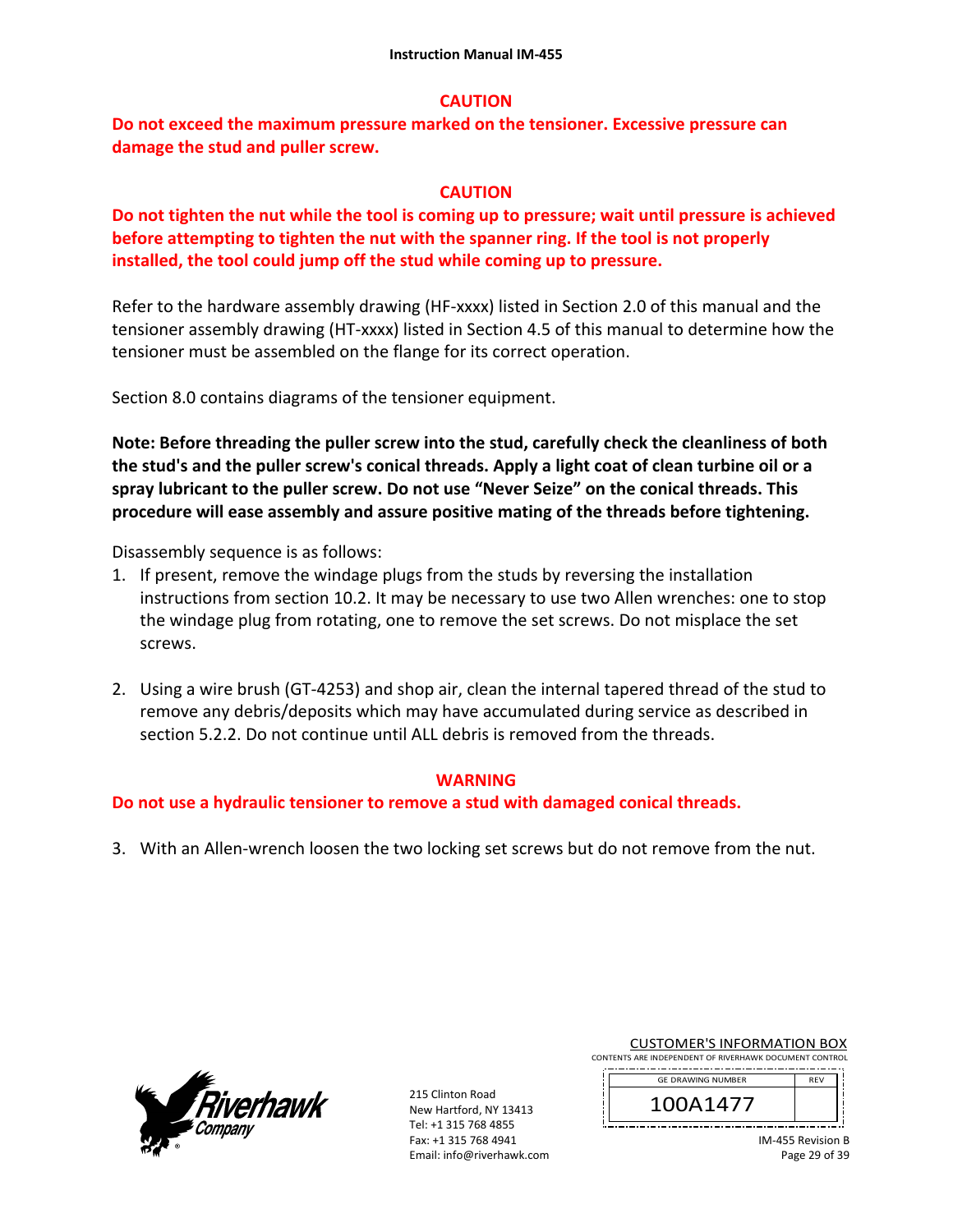#### **Instruction Manual IM‐455**



**Picture 11A** ‐ Loosening of a nut's set screws

- 4. Connect the hydraulic hose from the hydraulic pump to the tensioner.
- 5. Open the hydraulic return valve on the pump to allow hydraulic fluid to be pushed back from the puller tool into the pump reservoir. (This is automatic on the air‐operated hydraulic pump)
- 6. Place the spanner ring on the nut.
- 7. Insert the puller screw into the tapered thread of the stud and hand tighten. **Be sure not to cross‐thread the puller screw.**
- 8. Using an Allen wrench, tighten the puller screw and then back off the puller screw 1/2 a turn. Retighten the puller screw by hand until it is fully inserted. **DO NOT BACK OFF THE PULLER SCREW.**
- 9. Place the foot over the puller screw and orientate it into position.
- 10. Thread the tensioner onto the puller screw until it stops. Please note that the internal stop inside the tensioner will cause a gap in between the foot and tensioner. The gap should be 1/16" [1.6mm] to 3/16"[4.8mm]. **DO NOT ATTEMPT TO TIGHTEN THE TENSIONER AGAINST THE FOOT.**
- 11. Place the guard over the tensioner and position the guide pin into the hole in the backside of the stud.



215 Clinton Road New Hartford, NY 13413 Tel: +1 315 768 4855 Fax: +1 315 768 4941 Email: info@riverhawk.com

| CONTENTS ARE INDEPENDENT OF RIVERHAWK DOCUMENT CONTROL | CUSTUIVIEN 3 INFUNIVIATIUN BUA |  |
|--------------------------------------------------------|--------------------------------|--|
|                                                        |                                |  |
| <b>RFV</b><br><b>GE DRAWING NUMBER</b>                 |                                |  |
| 100A1477                                               |                                |  |

CUSTOMER'S INFORMATION BOY

| <b>GE DRAWING NUMBER</b> | <b>REV</b> |
|--------------------------|------------|
|                          |            |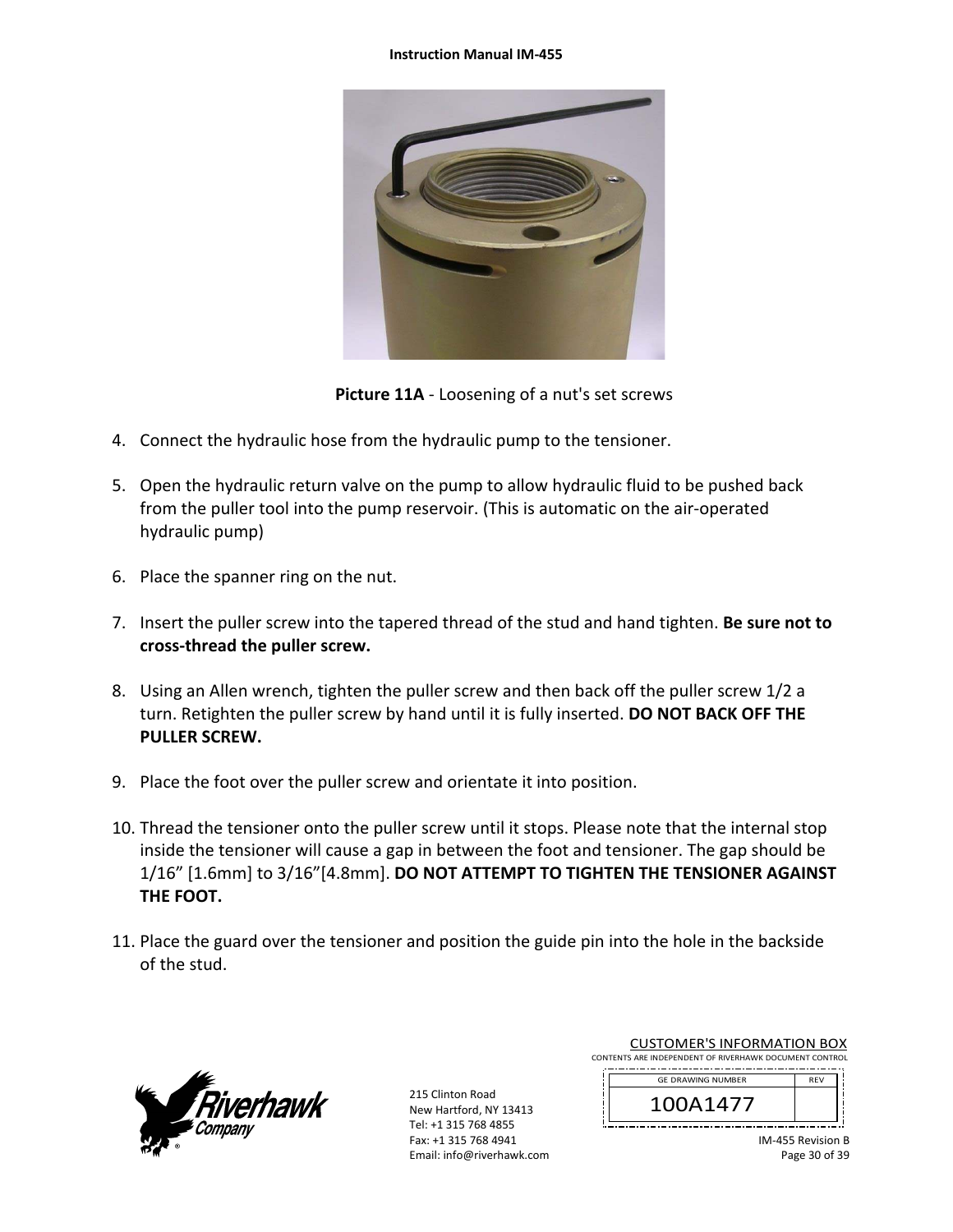- 12. Tighten the knurled interlock fitting by hand until it firmly presses against the tensioner. There should be no gap between the tensioner the interlock fitting.
- 13. Activate the custom connector from the rear of guard by pushing on the center with your thumb and pulling the tabs with your fore finger and middle finger. Push the assembly forward until it locks into the tensioner. Release fingers from the tabs and then remove thumb, Ensure connection is firmly engaged or else the tensioner will not be connected to the pump.



**Picture 11B** ‐ Activation of the safety interlock

14. Connect the hydraulic pump to the tensioner and apply the appropriate hydraulic pressure per this table.

| <b>Flange Position</b> | <b>Stud Size</b> | <b>Final Pressure</b> |
|------------------------|------------------|-----------------------|
| A650 Stub Shaft to     | $2 - 3/4"$       | 24000 psi             |
| Generator              | $[71$ mm         | [1725 bar]            |

- 15. Turn the spanner ring with the pin wrench. Loosen and turn the nut approximately 3/4 of a turn.
- 16. Release the hydraulic pressure.



215 Clinton Road New Hartford, NY 13413 Tel: +1 315 768 4855 Fax: +1 315 768 4941 Email: info@riverhawk.com

| <b>CUSTOMER'S INFORMATION BOX</b>                      |            |  |
|--------------------------------------------------------|------------|--|
| CONTENTS ARE INDEPENDENT OF RIVERHAWK DOCUMENT CONTROL |            |  |
| <b>GE DRAWING NUMBER</b>                               | <b>RFV</b> |  |
| 100A1477                                               |            |  |

<u>il<del>.............................</del>.</u>

IM‐455 Revision B Page 31 of 39

ز لـــ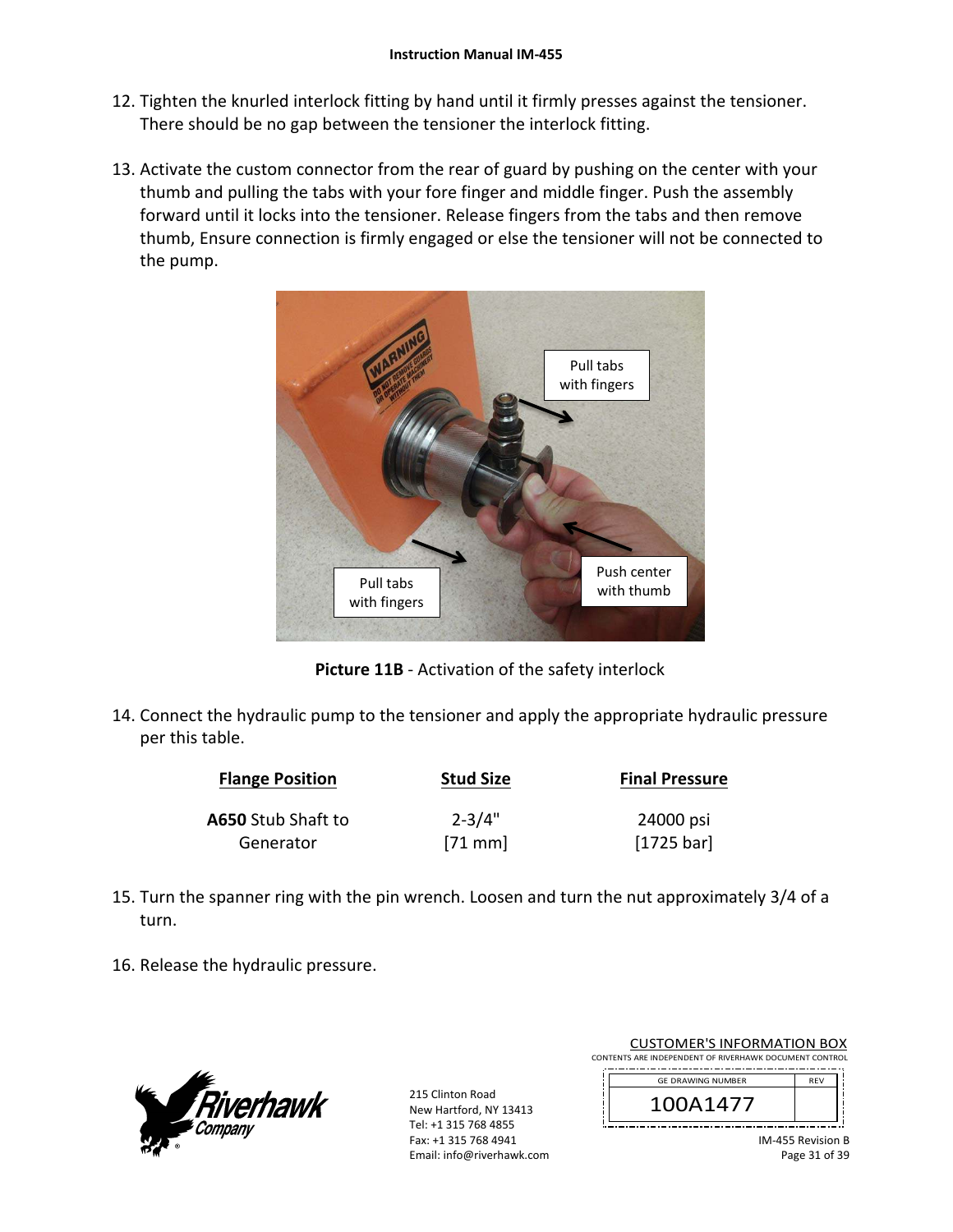## **11.3.1 Removing the Tensioner from a Stud**

The tensioner removal is accomplished by the following steps:

- 1. Release the hydraulic pressure by either releasing the hand switch on the AP‐6048 Pump Kit or by opening the valve on the Manual Pump Kit and leave the valve open.
- 2. Unscrew the knurled interlock fitting at the end of the guard and remove the guard from the tensioner.
- 3. Unscrew the tensioner from puller screw.
- 4. Remove the foot the puller screw.
- 5. Unscrew the puller screw using an Allen wrench. Tapping the Allen wrench with a hammer or the use of a 3‐4' breaker bar may be necessary to loosen the puller screw. Do not use an impact wrench as this can damage the puller screw.
- 6. Remove the spanner ring from the nut.
- 7. Move the tool to the next bolt hole following the tensioning pattern from the stretched record sheets at the end of this manual.

## **12.0 Storage Instructions**

Follow these directions to properly store your hydraulic tensioner and hydraulic pump kit for long term storage and shipment.

If any damage is observed, contact the Riverhawk Company to schedule a maintenance inspection.

### **12.1 Hydraulic Pump Kit Storage**

Refer to the Hydraulic Pump Kit Instruction Manual, IM‐293 (GE VENDOC 373A4058). The latest revision may be obtained by contacting Riverhawk Company or thru www.riverhawk.com.

### **12.2 Hydraulic Tensioner Storage**

Check the tensioner for any damage

1. Clean puller screw and check for any debris and dents.



215 Clinton Road New Hartford, NY 13413 Tel: +1 315 768 4855 Fax: +1 315 768 4941 Email: info@riverhawk.com

| CONTENTS ARE INDEPENDENT OF RIVERHAWK DOCUMENT CONTROL |            |  |
|--------------------------------------------------------|------------|--|
| <b>GE DRAWING NUMBER</b>                               | <b>RFV</b> |  |
| 100A1477                                               |            |  |
|                                                        |            |  |

CUSTOMER'S INFORMATION BOX

IM‐455 Revision B Page 32 of 39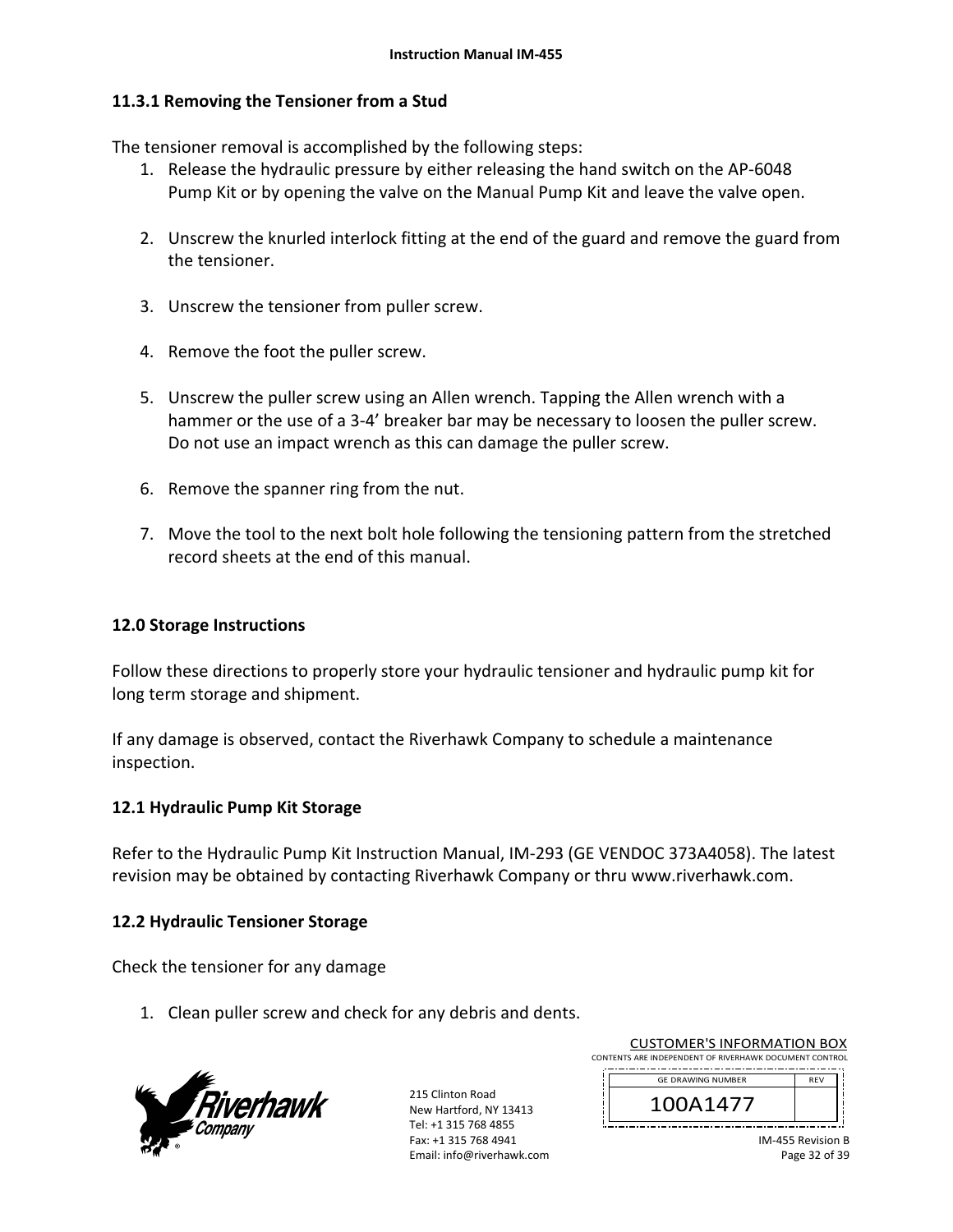- 2. Knurled interlock fitting should be clean and free to rotate.
- 3. Inspect the tensioner guard for any signs of damage. Bent guards must be replaced.

If any damage is observed, contact the Riverhawk Company to schedule a maintenance inspection.

Place the protective plastic cap on the guard's knurled interlock fitting.

Coat the hydraulic tensioner with a light coat of oil and place the tensioner into the original shipping container.

## **12.3 Store shipping container**

Secure the hydraulic pump and hydraulic tensioner into the original shipping containers using the supplied wood braces.

Seal the original shipping container and store under shelter and protected from moisture, sand, and grit.

### **13.0 Frequently Asked Questions**

This section contains some frequently asked questions and problems. If the steps listed here do not solve your problem, contact the Riverhawk Company thru our website, email, or phone call.

- **Q:**  Can I rent a hydraulic tensioner kit?
- **A:**  Yes, Riverhawk has rental tensioner kits available for most of our hydraulic tensioners.
- **Q:**  A tensioner has pulled itself out of the stud's conical threads. Can I continue using a tensioner on this stud?
- **A:**  No. Both the tensioner and the stud may have been damaged and must be removed from the work area. If the stud is tensioned, a Nut Buster repair kit, from Riverhawk, must be used to remove the damaged stud by drilling out the nut. Leaving a damaged stud in place will lead to a safety hazard on future outages.



215 Clinton Road New Hartford, NY 13413 Tel: +1 315 768 4855 Fax: +1 315 768 4941 Email: info@riverhawk.com

| <b>CUSTOMER'S INFORMATION BOX</b>                      |            |  |
|--------------------------------------------------------|------------|--|
| CONTENTS ARE INDEPENDENT OF RIVERHAWK DOCUMENT CONTROL |            |  |
| <b>GE DRAWING NUMBER</b>                               | <b>RFV</b> |  |
|                                                        |            |  |

100A1477

| IM-455 Revision B |
|-------------------|
| Page 33 of 39     |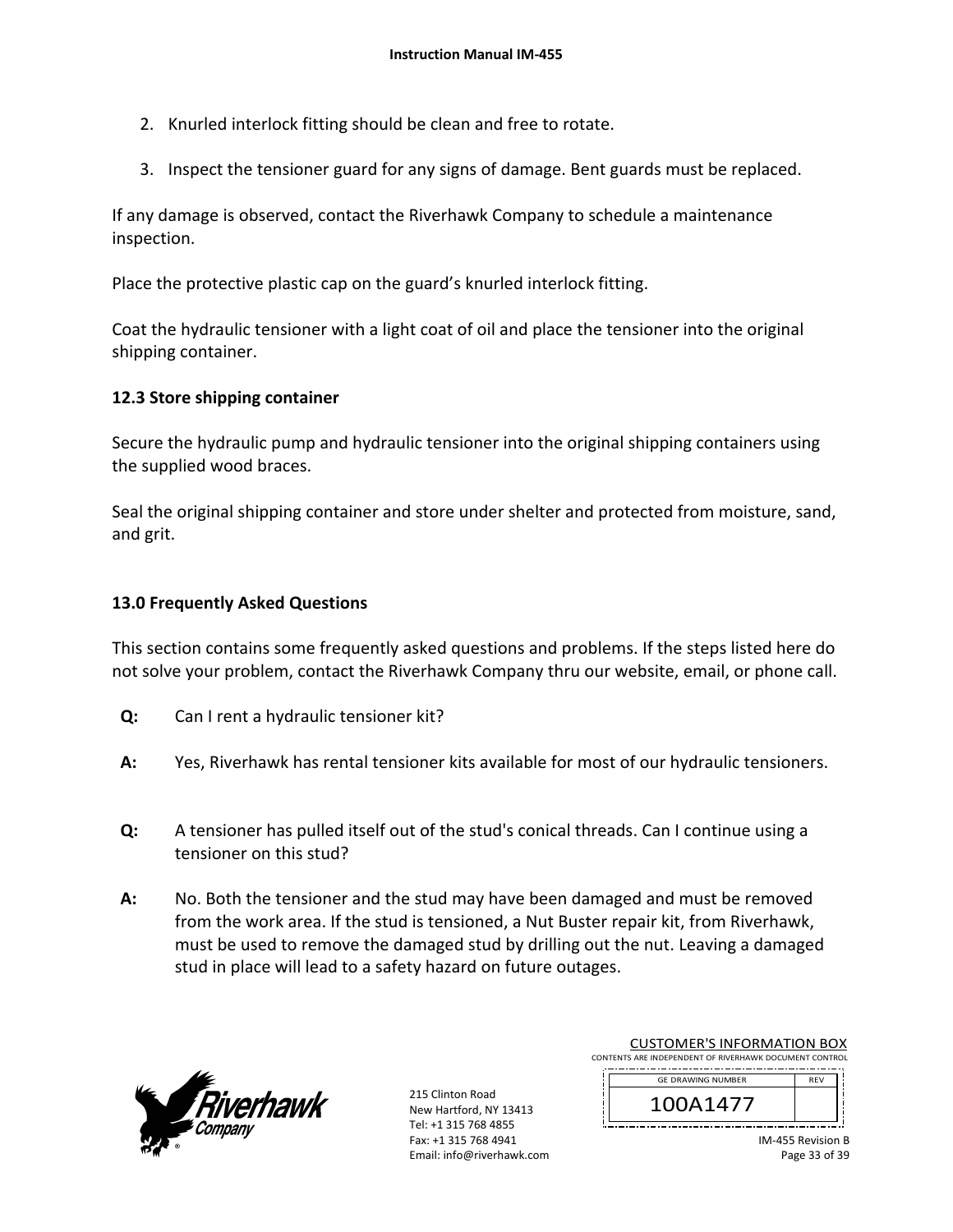Riverhawk can supply a replacement stud and nut based on the initial weight certification supplied with the hardware set (see section 4.2). The damaged tensioner should also be returned to Riverhawk for inspection and repair.

If a stud must be left in place, paint the damaged stud with a generous amount of indelible, bright‐colored paint. Notify the appropriate GE Safety and Service personnel. Note the location of the damaged stud in the services notes for the machine.

- **Q:**  The hydraulic tensioner has been taken up to its final pressure. The final stretch length is short of the final stretch target. What is the next step?
- **A:**  Do not increase the hydraulic pressure. Check if the hydraulic pump is set to the right pressure. Install the tensioner and re‐pressurize the tensioner to the final pressure then recheck the stretch measurement. If the stretch value is still short, remove the stud from the hole and re-measure the stud's initial length then try to install the stud again.
- **Q:**  The hydraulic tensioner has been taken up to its final pressure. The final stretch length is larger than the final stretch target. What is the next step?
- **A:**  Remove the stud from the bolt hole. Check if the hydraulic pump is set to the right pressure. Re‐measure the stud's initial length then try to install the stud again.
- **Q:**  The tensioner is at its final pressure, but the nut cannot be loosened.
- **A:**  If the nuts cannot be loosened at the final pressure, continually increasing the pressure will not help and can be dangerous and in some cases make it harder to remove the nut. Check the nut to see if its set screws have been loosened. Check for and remove any corrosion around the nut's threads. Apply penetrating oil between the stud and the nut.



| <b>CUSTOMER'S INFORMATION BOX</b>                      |  |  |  |
|--------------------------------------------------------|--|--|--|
| CONTENTS ARE INDEPENDENT OF RIVERHAWK DOCUMENT CONTROL |  |  |  |

| <b>GE DRAWING NUMBER</b> | <b>RFV</b> |
|--------------------------|------------|
| 14/7                     |            |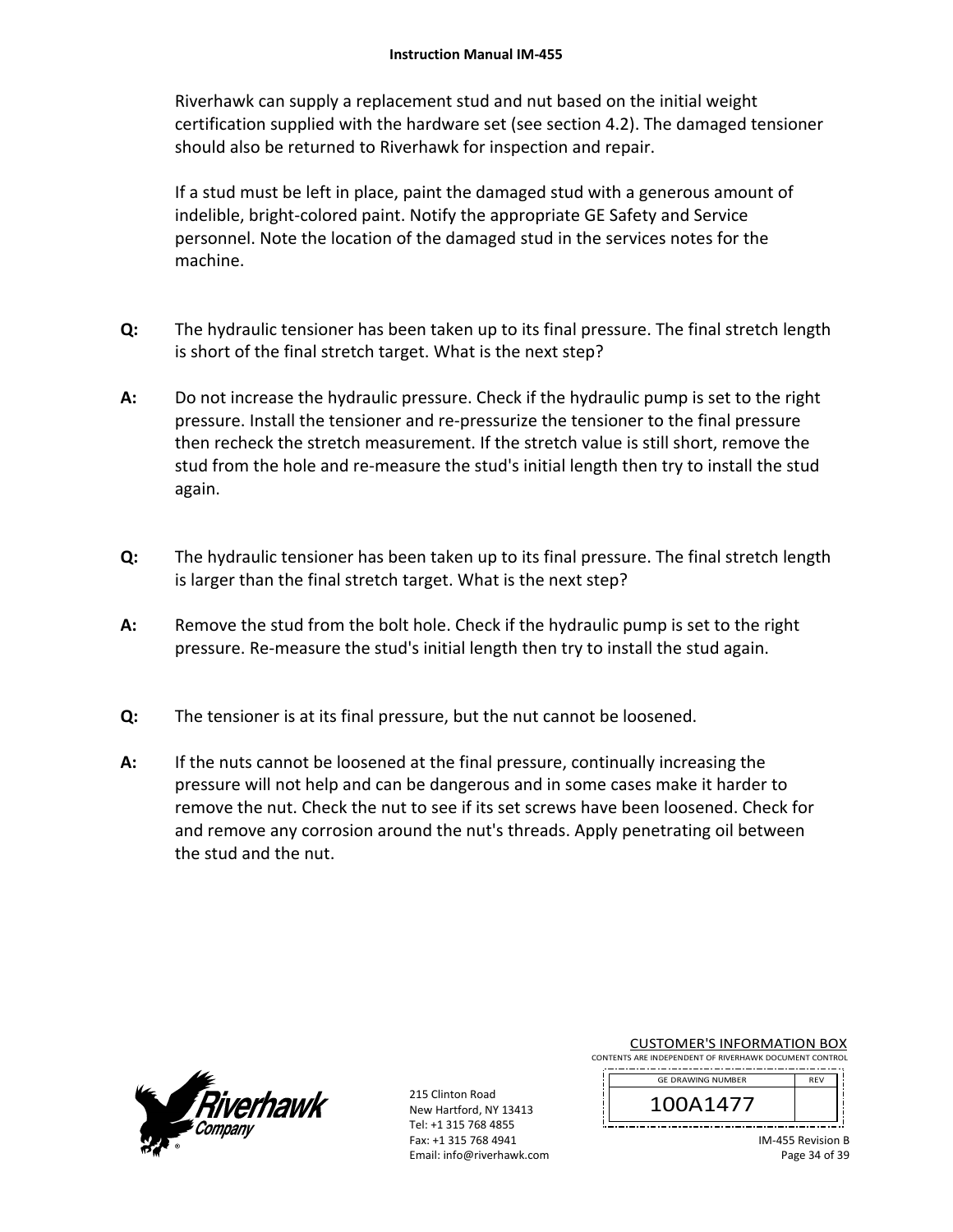- **Q:**  How do I clean the conical threads on a stud?
- **A:**  The conical threads are best cleaned using a spiral wound brass brush in a drill as described in section 5.2.2
- **Q:**  During the initial steps of removing a tensioned stud, the stick‐out length is found to be wrong.
- **A:**  Do not proceed. Contact Riverhawk for assistance. With the wrong stick-out length, the hydraulic tensioner has a limited stroke and may not work properly and can be damaged.
- **Q:**  The hydraulic pump appears to be leaking.
- **A:**  Check the hose connection to the hydraulic pump. If the 3/8" high pressure fitting is not assembled correctly as shown in section 7.2, it may look like the pump is leaking. If the problem continues, it may be necessary to open the pump kit. Contact Riverhawk for guidance.
- **Q:**  The hydraulic hose has a collar on it that can't be moved by hand
- **A:**  The hydraulic fitting is shown in section 7.2. The collar is sometimes held in place with a thread locking compound. This prevents the collar from moving too easily. It may be necessary to adjust this collar with a set of vise-grip pliers. Be careful to not strip the threads off the tube or hose end.



215 Clinton Road New Hartford, NY 13413 Tel: +1 315 768 4855 Fax: +1 315 768 4941 Email: info@riverhawk.com

CUSTOMER'S INFORMATION BOX CONTENTS ARE INDEPENDENT OF RIVERHAWK DOCUMENT CONTROL

| <b>GE DRAWING NUMBER</b> | <b>RFV</b> |
|--------------------------|------------|
| A14//                    |            |

IM‐455 Revision B Page 35 of 39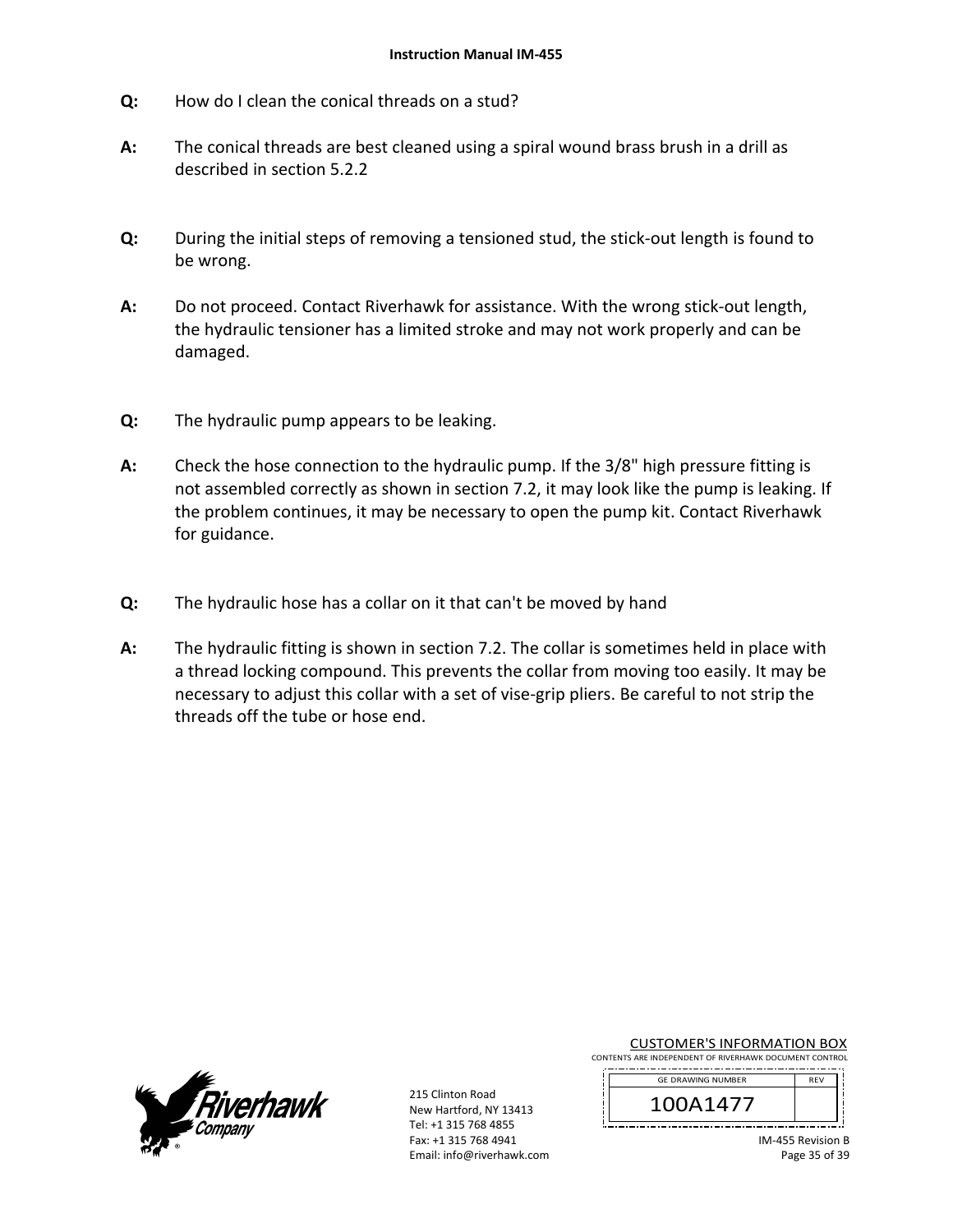## **14.0 Revision History**

| Revision<br>Letter | <b>Effective Date</b> | Description                                                                          |
|--------------------|-----------------------|--------------------------------------------------------------------------------------|
| B                  | Apr 4, 2022           | Updated EC Declaration of Conformity; Added UKCA<br><b>Declaration of Conformity</b> |
| A                  | Aug 25, 2020          | 134T5165 was 134T5156 in section 2.1                                                 |
|                    | Nov 7, 2019           | Released                                                                             |



215 Clinton Road New Hartford, NY 13413 Tel: +1 315 768 4855 Fax: +1 315 768 4941 Email: info@riverhawk.com **CUSTOMER'S INFORMATION BOX**<br>CONTENTS ARE INDEPENDENT OF RIVERHAWK DOCUMENT CONTROL

 f

| <b>GE DRAWING NUMBER</b> |  |
|--------------------------|--|
| .147                     |  |

IM‐455 Revision B Page 36 of 39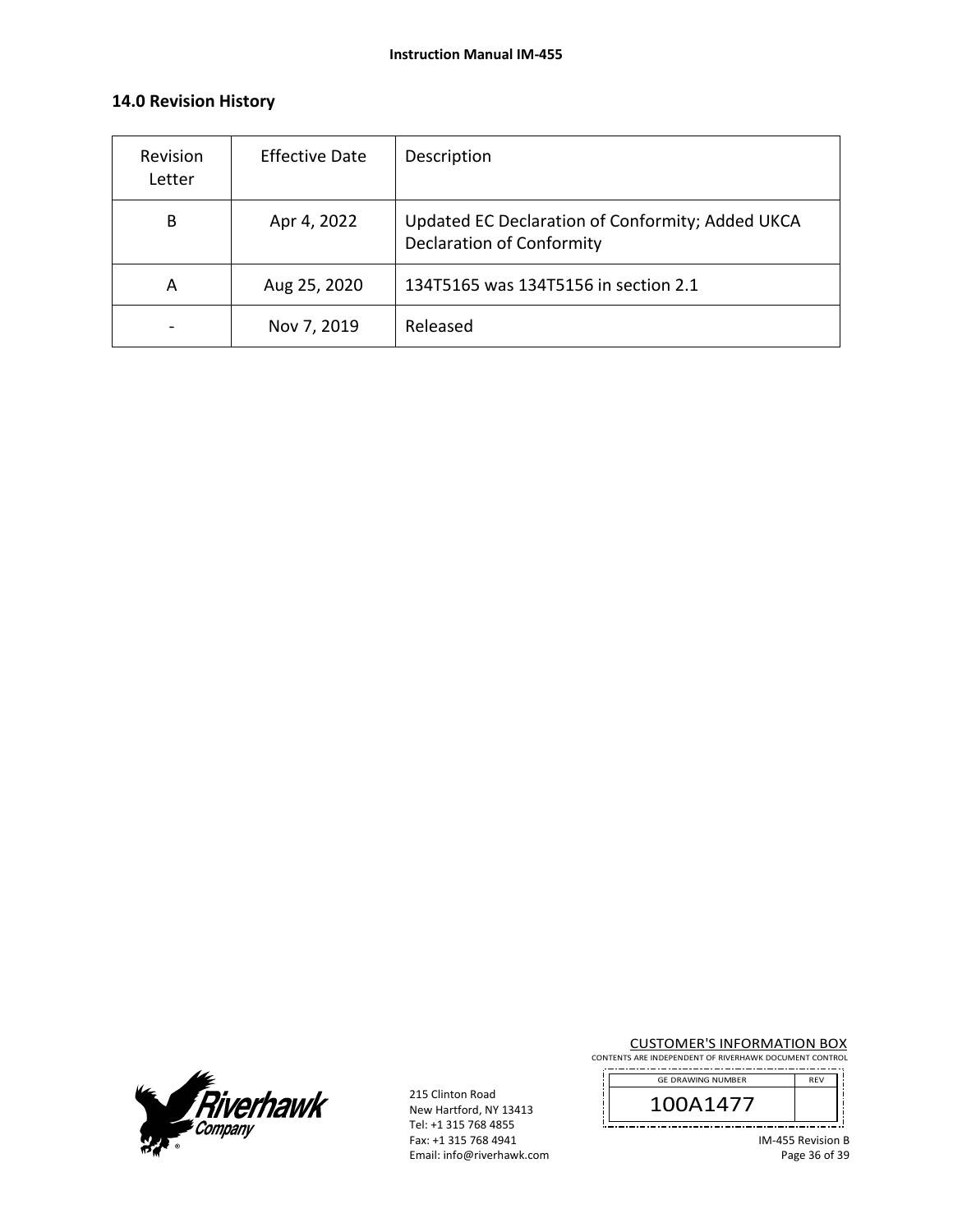#### **Appendix A1**

# **EC Declaration of Conformity**

| Manufacturer: | Riverhawk Company           |
|---------------|-----------------------------|
| Address:      | 215 Clinton Road            |
|               | New Hartford, NY 13413, USA |

The hydraulic pump and bolt tensioning tool described in this manual are used for installing and applying tension to large bolts that are specifically designed by Riverhawk Company to be tensioned hydraulically.

All applicable sections of European Directive 2006/42/EC for machinery have been applied and fulfilled in the design and manufacture of the hydraulic pump and bolt tensioning tool described in this manual. Reference also ISO 12100:2010, ISO 4413:2010, and ISO 4414:2010.

Furthermore, this equipment has been manufactured under the Riverhawk quality system per EN ISO 9001:2015

Consult the Declaration of Conformance included with the shipment of this equipment that identifies the authorized Riverhawk representative, applicable serial numbers, and appropriate signature.



215 Clinton Road New Hartford, NY 13413 Tel: +1 315 768 4855 Fax: +1 315 768 4941 Email: info@riverhawk.com

CUSTOMER'S INFORMATION BOX CONTENTS ARE INDEPENDENT OF RIVERHAWK DOCUMENT CONTROL

| <b>GE DRAWING NUMBER</b> | <b>RFV</b> |
|--------------------------|------------|
| \1477                    |            |

IM‐455 Revision B Page 37 of 39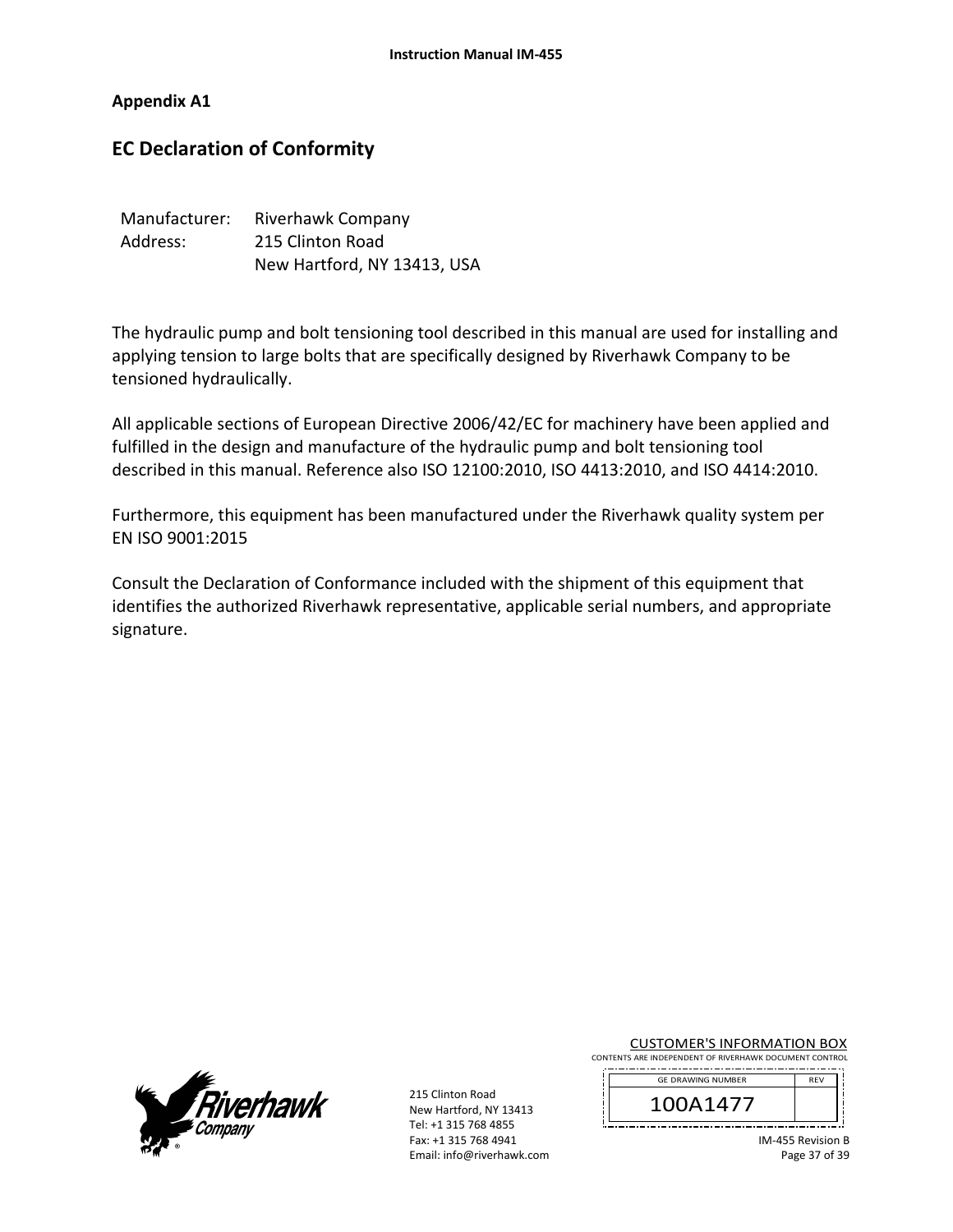#### **Appendix A2**

# **UKCA Declaration of Conformity**

| Manufacturer: | Riverhawk Company           |
|---------------|-----------------------------|
| Address:      | 215 Clinton Road            |
|               | New Hartford, NY 13413, USA |

The hydraulic pump and bolt tensioning tool described in this manual are used for installing and applying tension to large bolts that are specifically designed by Riverhawk Company to be tensioned hydraulically.

All applicable sections of Supply of Machinery (Safety) 2008 have been applied and fulfilled in the design and manufacture of the hydraulic pump and bolt tensioning tool described in this manual. Reference also ISO 12100:2010, ISO 4413:2010, and ISO 4414:2010.

Furthermore, this equipment has been manufactured under the Riverhawk quality system per EN ISO 9001:2015

Consult the Declaration of Conformance included with the shipment of this equipment that identifies the authorized Riverhawk representative, applicable serial numbers, and appropriate signature.



215 Clinton Road New Hartford, NY 13413 Tel: +1 315 768 4855 Fax: +1 315 768 4941 Email: info@riverhawk.com

CUSTOMER'S INFORMATION BOX CONTENTS ARE INDEPENDENT OF RIVERHAWK DOCUMENT CONTROL

| <b>GE DRAWING NUMBER</b> | <b>RFV</b> |
|--------------------------|------------|
| \1477                    |            |

IM‐455 Revision B Page 38 of 39